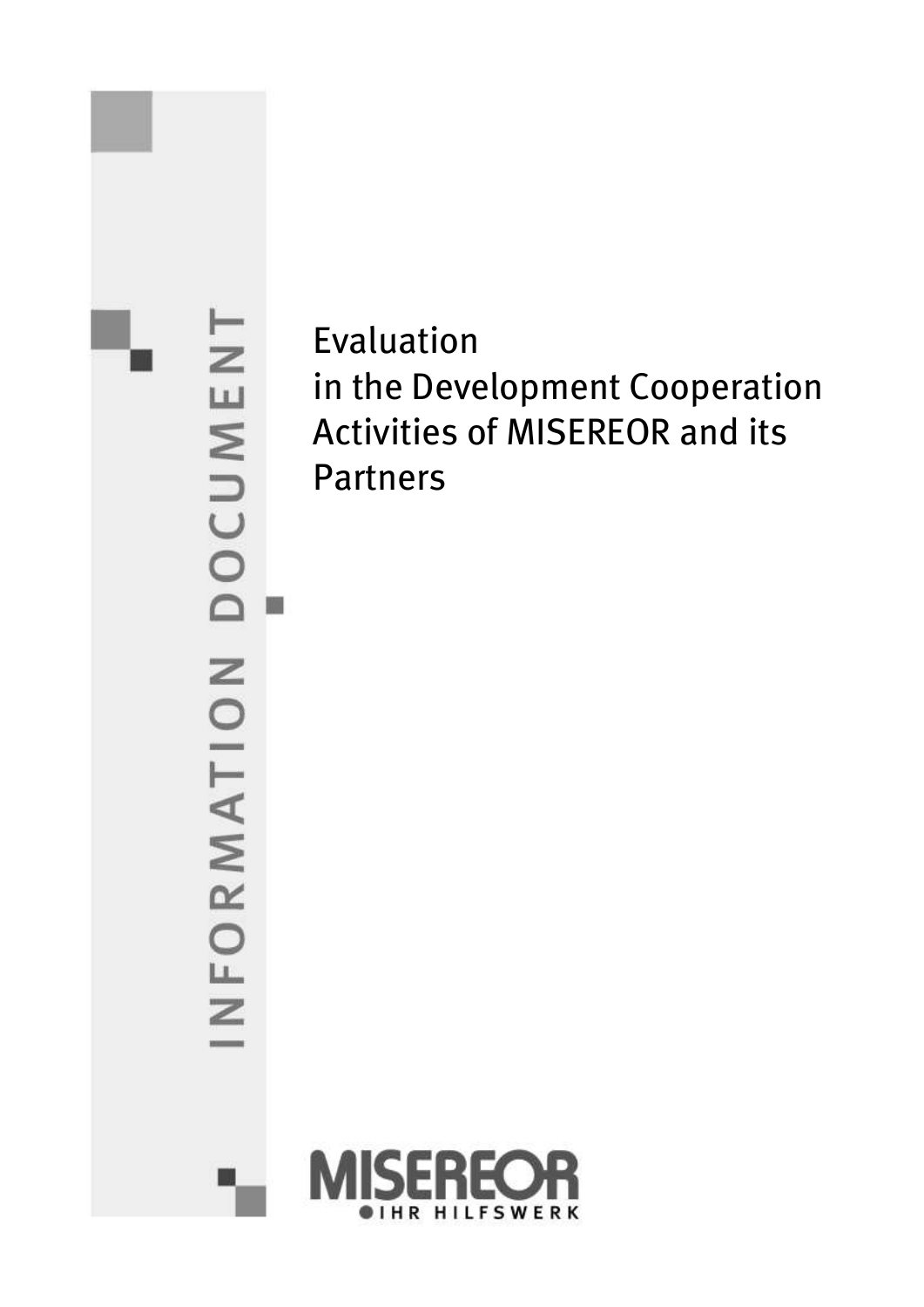*Text by: Quality Assurance International Cooperation Department - Evaluation and Consultancy Team, MISEREOR*

*Place of publication: Aachen*

*Date: December 2010, second edition 2014, third edition 2017, fourth edition 2020 Translation by Jonathan Phillips and MISEREOR Language Services*

*Copyright:*

*This is an originally internal document. Permission must be obtained for any further utilisation including duplication.*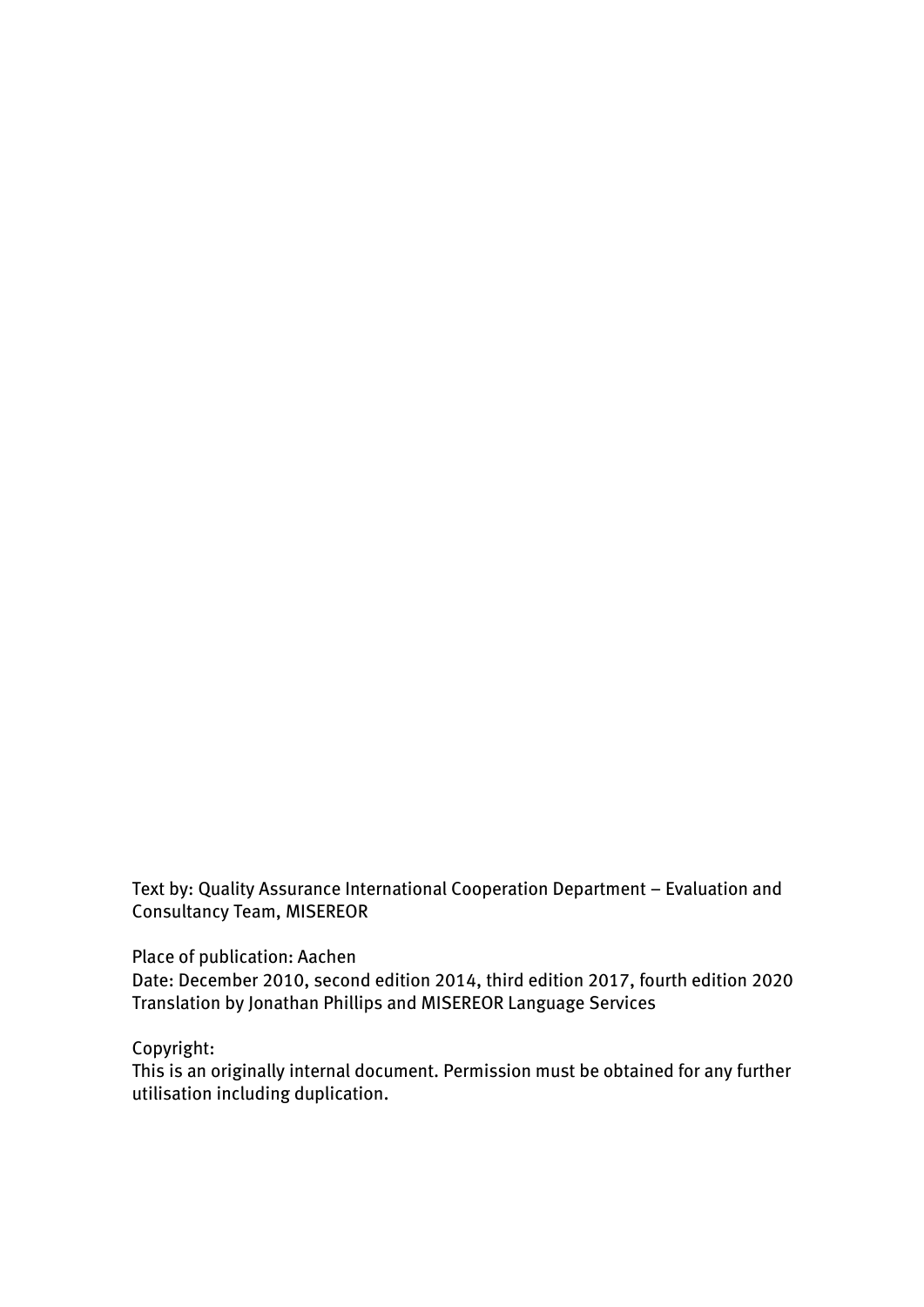# *Contents*

| 1.2 Evaluations as an instrument in the performance assessment and                                                                                                                                                                                                                                                                                                                                        |
|-----------------------------------------------------------------------------------------------------------------------------------------------------------------------------------------------------------------------------------------------------------------------------------------------------------------------------------------------------------------------------------------------------------|
| Chapter 2: Actors involved in evaluation in MISEREOR's international cooperation<br>activities and the quality assurance function performed by the Evaluation and<br>2.2 Actors involved in evaluation in MISEREOR's international cooperation 9<br>2.3 Quality assurance tasks undertaken by the Evaluation and Consultancy Team  10                                                                     |
| Chapter 3: The evaluation system in MISEREOR's work in the field of international<br>3.1.1 Joint evaluations undertaken by partner organisations and MISEREOR 14<br>3.2.1 Overarching evaluations conducted as and when required  16<br>3.3 Evaluations initiated by the Federal Ministry for Economic Cooperation and<br>Development (BMZ) or the German Institute for Development Evaluation (DEval) 18 |
| Chapter 4: Learning from evaluations<br>18                                                                                                                                                                                                                                                                                                                                                                |
| Annex 1: Quality Criteria for an Appropriate Evaluation Methodology -<br>Annex 2: Recommended Structure for the Terms of Reference of Evaluations  23<br>Annex 3: Minimum requirements to be met by evaluation reports for projects<br>funded by MISEREOR/German Catholic Agency for Development Aid (KZE)  28                                                                                            |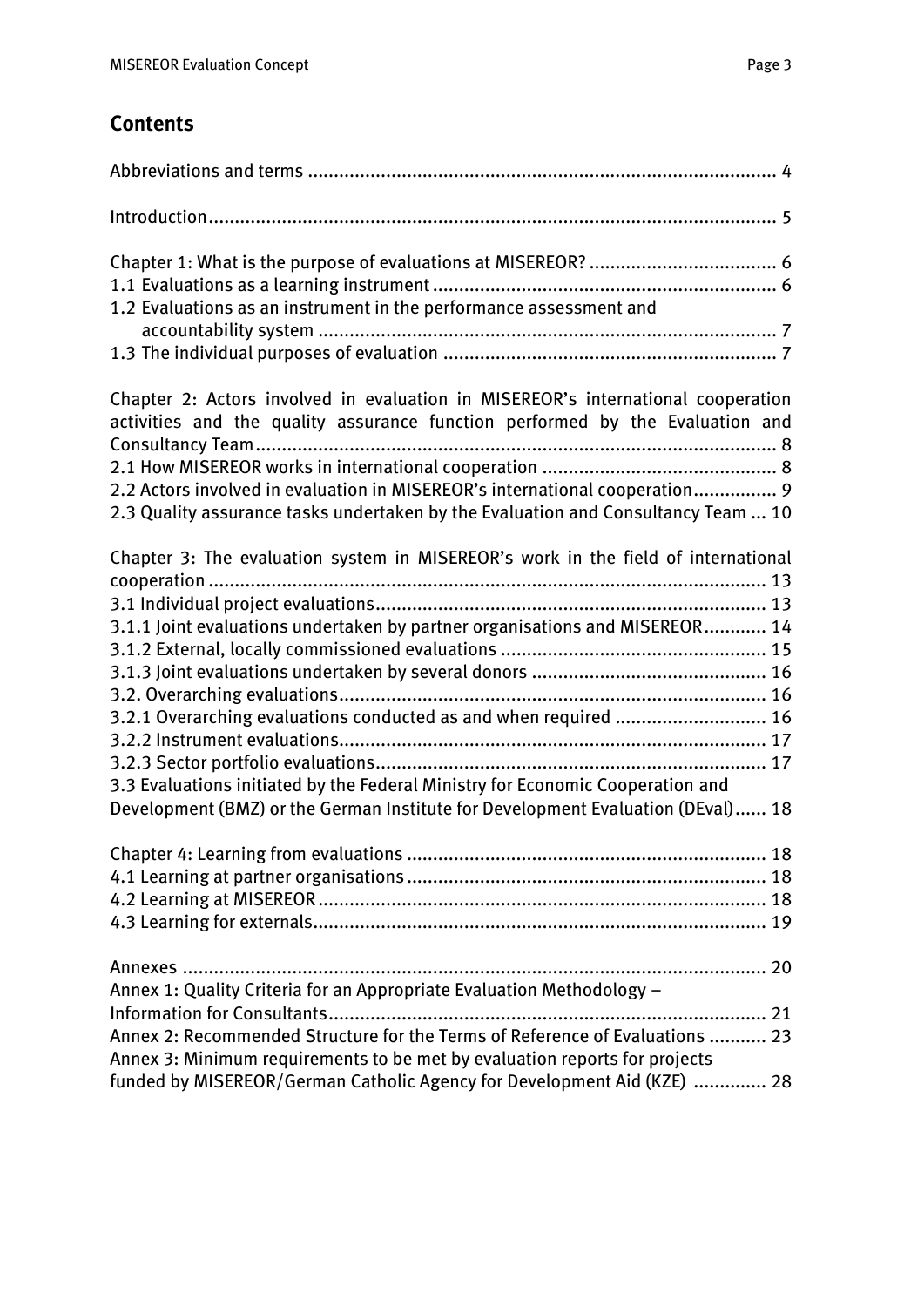## **Abbreviations and terms**

| <b>BMZ</b>              | <b>German Federal Ministry for Economic Cooperation and</b> |  |
|-------------------------|-------------------------------------------------------------|--|
|                         | Development                                                 |  |
| <b>DAC</b>              | Development Assistance Committee of the OECD                |  |
| <b>DeGEval</b>          | Gesellschaft für Evaluation e. V. (Evaluation Society)      |  |
| <b>DEval</b>            | <b>German Institute for Development Evaluation</b>          |  |
| <b>DC</b>               | Development cooperation                                     |  |
| ex-post evaluation      | Evaluation of a development project after its completion    |  |
| <b>Inception Report</b> | Ex-ante report on the design and methodology of the         |  |
|                         | evaluation                                                  |  |
| <b>KZE</b>              | <b>German Catholic Central Agency for Development Aid</b>   |  |
| <b>MIDOC</b>            | <b>MISEREOR Documentation</b>                               |  |
| <b>OECD</b>             | Organisation for Economic Co-operation and Development      |  |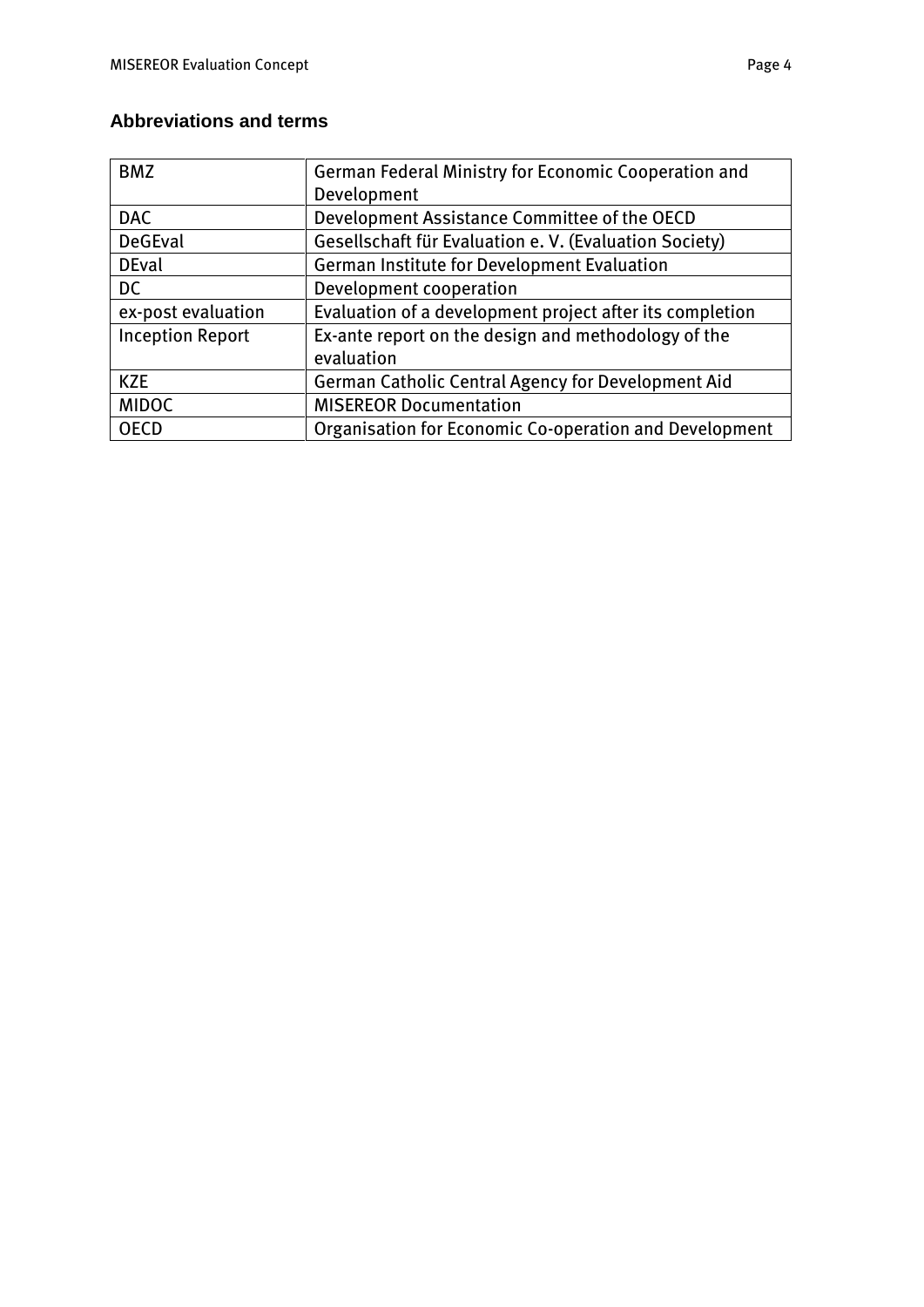### *Introduction*

*MISEREOR has long viewed evaluation as a subject of fundamental importance and has been conducting evaluations for many years. We commissioned an independent evaluation group to carry out our first evaluations in 1968. At the beginning of the 1990s, the working guide "Evaluations in the Churches' Development Cooperation" (Evaluierung in der kirchlichen Entwicklungsarbeit) set out the position of German Church-based agencies for international development cooperation (MISEREOR, Bread for the World and the Protestant Association for Cooperation in Development). An evaluation concept was first drawn up in 2006, and it has been updated several times since then.*

*Throughout this long history of evaluation, MISEREOR has followed a number of specific principles:*

- *MISEREOR works with autonomous partner organisations in the Global South and values these as equals. MISEREOR takes their interests and concerns seriously and endeavours to form partnerships that support the partners in their own development. This makes an important contribution to strengthening civil society in the Global South.*
- *At the centre of MISEREOR's work are the poor with all aspects of their human existence. MISEREOR aims to foster complex and long-term development processes in individuals and communities. The shorter-term project and support logic adopted in our work on the ground which generally lasts three years is, however, necessary for administrative reasons and often helpful in achieving objectives. Nevertheless, wherever this hinders the development of more complex processes, responsible compromises must be sought. In all evaluations, it is important to examine these processes too, and not to rely on a superficial study of the project documentation.*
- *MISEREOR endeavours to use the scarce resources provided by donors, the state and the Church as effectively as possible. The more money is spent on evaluations, the less is available for project implementation. Funding for evaluations must therefore be allocated such that it contributes to achieving a high level of effectiveness of the projects.*

*With the current concept, we aim* 

- *to provide staff at MISEREOR with a common understanding of the role of evaluations as a project-support and performance-assessment instrument, and also to communicate this to our partner organisations in the Global South;*
- *to communicate what is expected of the consultants who are commissioned to conduct evaluations;*
- *to demonstrate clearly to our donors (individual and institutional, especially BMZ) how MISEREOR/KZE uses evaluations to ensure the effective use of funds and how it maintains an appropriate balance between the costs and benefits of evaluations;*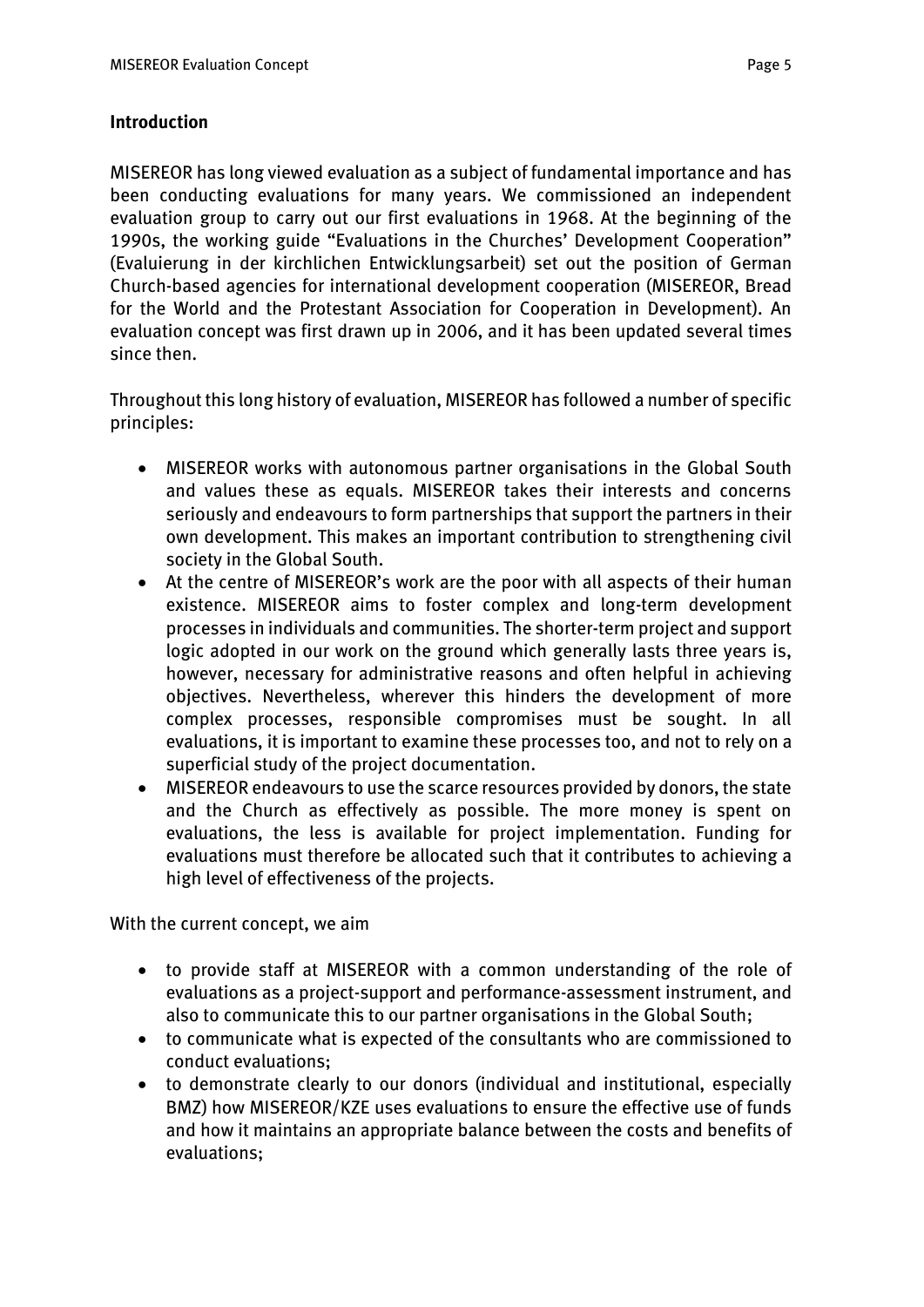• *to establish a basis for discussing the role of evaluations in (Church-based) development cooperation with interested professionals and other development cooperation organisations.*

## *Chapter 1: What is the purpose of evaluations at MISEREOR?*

*MISEREOR understands evaluations as comprehensive, systematic and intersubjectively verifiable assessments of ongoing or completed development projects, instruments or strategies. They examine the design, implementation and effects of development measures, assess them in terms of relevance, coherence, effectiveness, efficiency and sustainability, and make specific recommendations. They encourage learning and enhance accountability.*

## *1.1 Evaluations as a learning instrument*

 $\overline{a}$ 

*At MISEREOR, evaluations have long been used for the purposes of learning and quality development in international cooperation. They help us identify potential for improvement in the implementation of individual projects, in our strategic orientation and in the hands-on cooperation between MISEREOR and its partner organisations.* 

*In terms of the cost-effective use of funding, it is essential that this instrument helps generate positive effects itself and is not confined to examining and documenting them. MISEREOR therefore organises its evaluation work to ensure the maximum benefit for all participants (partner organisations<sup>1</sup> , target groups and MISEREOR itself) as learning organisations.*

*Other expectations, for example aiming for maximum comparability of evaluation results, broad-based cooperation between donors and maximum transparency, are also important but are pursued only in as far as they do not stand in the way of achieving quality improvements in our work.* 

*In order to harness the potential of evaluations to initiate and foster learning processes, MISEREOR has found it especially helpful if the project stakeholders are actively involved. They then have the chance to find out for themselves what needs to be improved and how this can be done; this promotes effective learning. In other words, a good evaluation not only assesses development efforts but also makes a contribution to development.* 

<sup>&</sup>lt;sup>1</sup> The term 'partner organisations' in this paper refers to organisations in the Global South which, as independent legal entities, plan and implement projects self-reliantly and receive financial support from MISEREOR/KZE for this purpose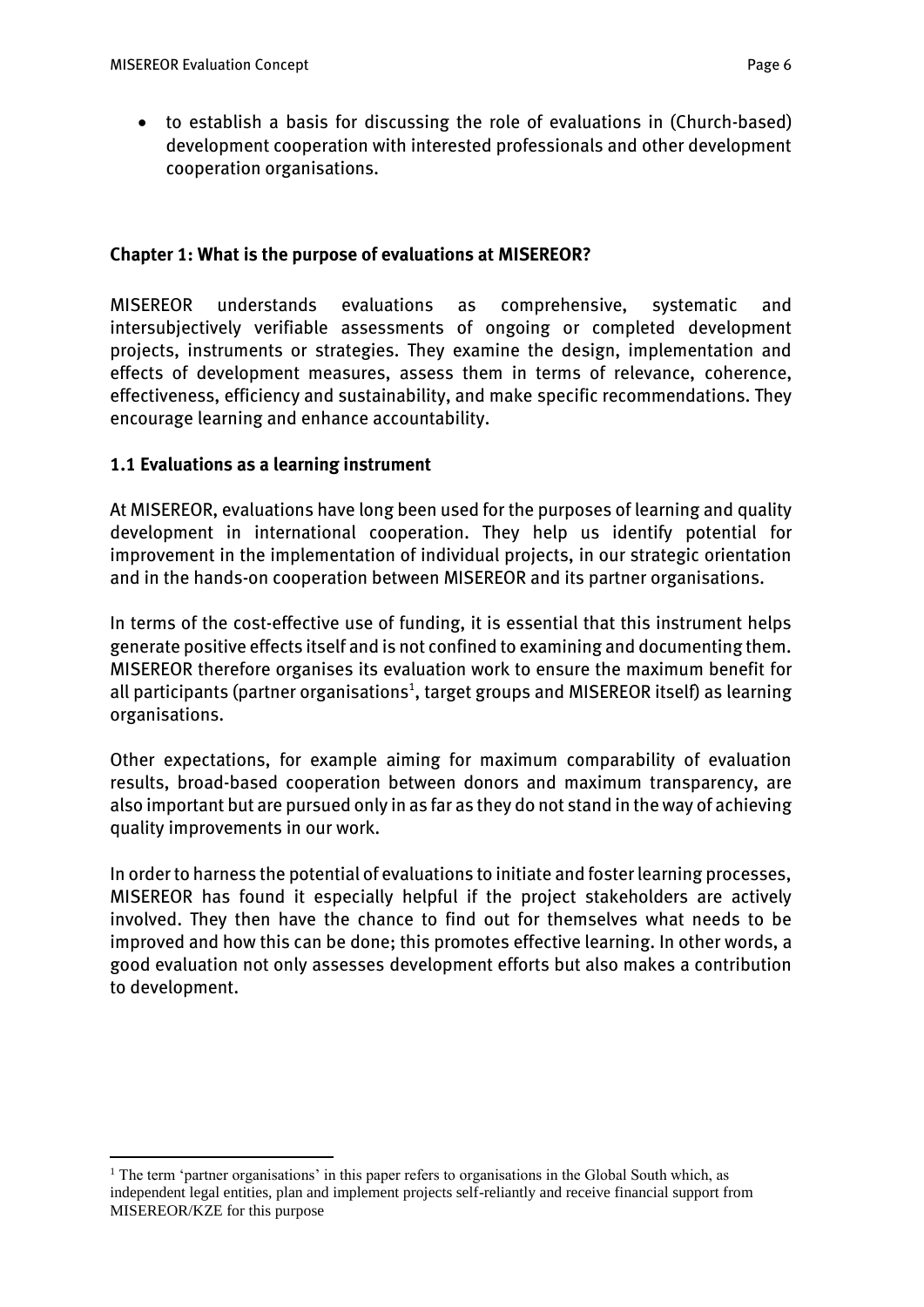## *1.2 Evaluations as an instrument in the performance assessment and accountability system*

*In addition to the considerations mentioned above, it is also appropriate that the expectations placed on accountability in development cooperation are high. MISEREOR has therefore structured its evaluation system so that it – and many other instruments – meets performance assessment and accountability requirements. For example:*

- *There are clear criteria for determining when project evaluations must be conducted (see chapter 3). These evaluations are then commissioned either by the partner organisations or directly by MISEREOR. In both cases, the evaluations are carried out by independent consultants.*
- *Evaluations commissioned by partner organisations are recorded as part of MISEREOR's evaluation system. Minimum implementation standards are set out in a guideline for partner organisations. As part of this system, regular external quality reviews of these evaluations are carried out in the form of metaevaluations.*
- *Evaluations always examine the effects (outcomes and impacts) of project work.*
- *Regular sector portfolio evaluations examine the strategies and effects across a whole area of promotion - in these evaluations, some projects are randomly selected, and ex-post evaluations are carried out in some cases.*
- *Since 2005, MISEREOR has published its evaluation results in an annual evaluation report and on its website.*

## *1.3 The individual purposes of evaluation*

*MISEREOR does not itself implement projects in the Global South, but supports the projects of autonomous and, in most cases, local partner organisations, generally within the framework of three-year project contracts. MISEREOR does, however, operate some individual projects in the area of partner support and capacity building, for example with MISEREOR Dialogue and Partnership Services in a number of countries in the Global South, or as projects for short-term consultants who advise partner organisations on various topics on a needs-driven basis. In addition, some of MISEREOR's domestic activities departments also have their own projects.*

*For this reason, we have to distinguish between various evaluation levels and actors. In the following, we will outline the different types of evaluation and group these according to the four evaluation purposes defined by Stockmann – monitoring, accountability, steering and learning<sup>2</sup> . Evaluations do not generally have one single purpose, however, but pursue a mix of all of these with different weightings attached to the individual elements.*

*a) Partner organisations in the Global South commission consultants to evaluate the projects they are implementing with MISEREOR support.*

 $\overline{a}$ <sup>2</sup> Stockmann, Reinhard (Hg.): Handbuch zur Evaluation. Eine praktische Handlungsanleitung (Handbook on Evaluation – A Practical Guide), Waxmann, Münster (2007, p. 37)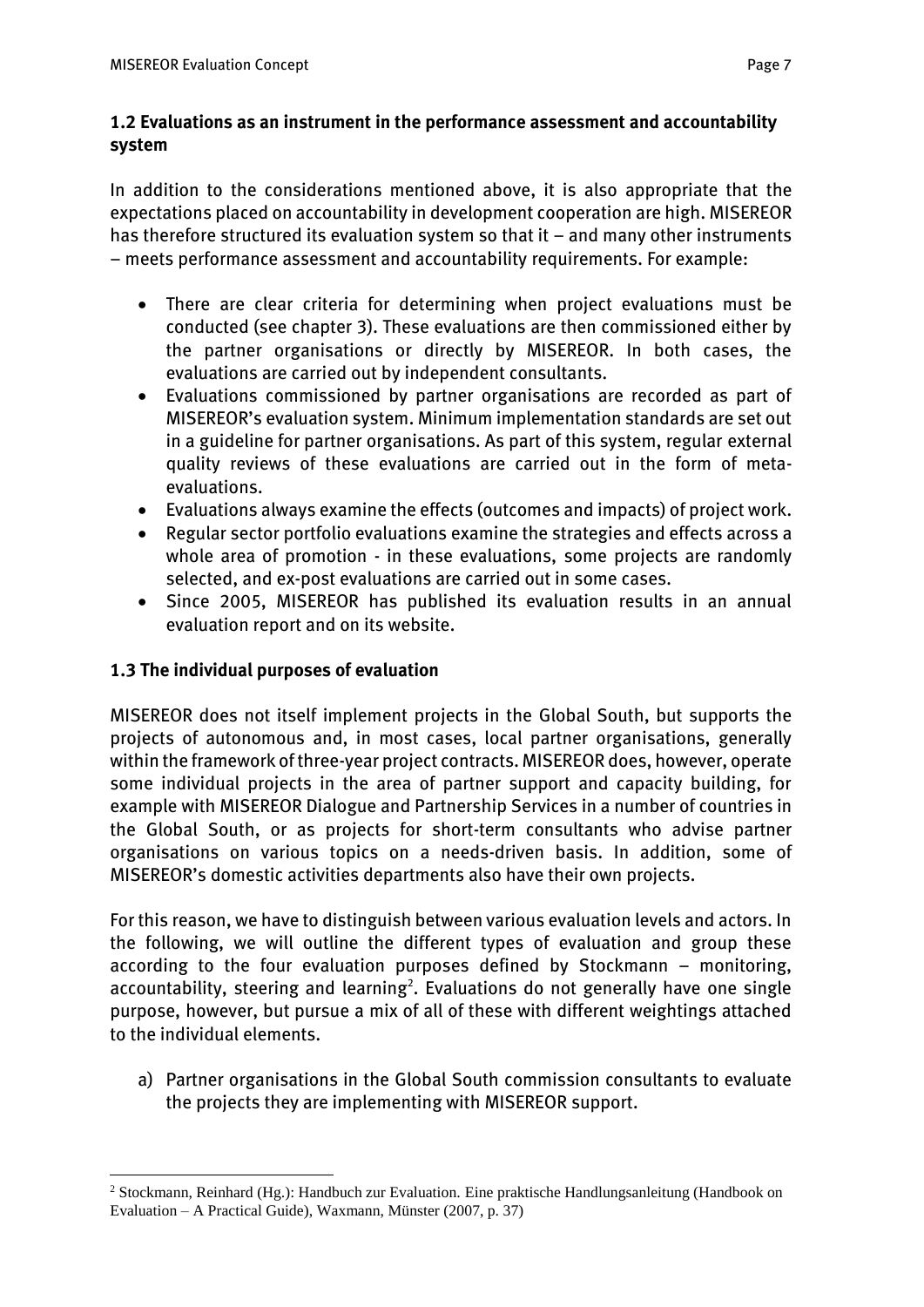*Since 2010, partner organisations have been required to conduct these locally commissioned evaluations as a matter of course; they are documented at MISEREOR and assessed at regular intervals. MISEREOR uses these evaluations primarily for the purposes of monitoring and accountability; for the partner organisations, they are also intended wherever possible to support steering and learning processes.* 

*b) MISEREOR commissions consultants to evaluate projects implemented by autonomous partner organisations with MISEREOR support (individual projects or cross-section evaluations).*

*These evaluations, which are generally designed together with the partner organisations, form part of MISEREOR's ongoing project support. They are conducted as and when required, for example to gather reliable and independent data as a basis for further flanking support or to examine and to further develop strategies at MISEREOR. In most cases, another aim is to encourage quality development at the project implementing organisation. In individual evaluations, the primary focus is on promoting steering capability and learning at the partner organisation; in cross-section evaluations, the emphasis is on learning at MISEREOR and on accountability, for example with regard to a particular promotional approach.*

*c) MISEREOR commissions consultants to evaluate its own activities, which can include Dialogue and Partnership Services (DPSs) in the Global South or promotional projects and procedures at Head Office.*

*These evaluations are a steering tool as well as an instrument for enhancing steering capability, for improving in-house quality and for fulfilling accountability obligations.*

*Chapter 2: Actors involved in evaluation in MISEREOR's international cooperation activities and the quality assurance function performed by the Evaluation and Consultancy Team*

## *2.1 How MISEREOR works in international cooperation*

*Within the framework of its international cooperation activities, MISEREOR provides technical and financial support to autonomous and in most cases local partner organisations in implementing their projects. Flanking support for these measures takes the form of regular correspondence and telephone calls, the examination of narrative and financial reports, and project visits. Moreover, when needed MISEREOR also offers intensive support through consultancy inputs and evaluations.* 

*The flanking support for partners and projects is provided through MISEREOR's three continental divisions (Africa, Asia and Latin America) by staff with specific regional and sectoral expertise and officers responsible for financial cooperation.* 

*The Evaluation and Consultancy Team a) sets the standards for MISEREOR's evaluation work, b) ensures compliance with these standards, c) commissions independent consultants to conduct evaluations and provide advisory inputs, and d) helps MISEREOR maintain an effects-based approach in its international cooperation work.*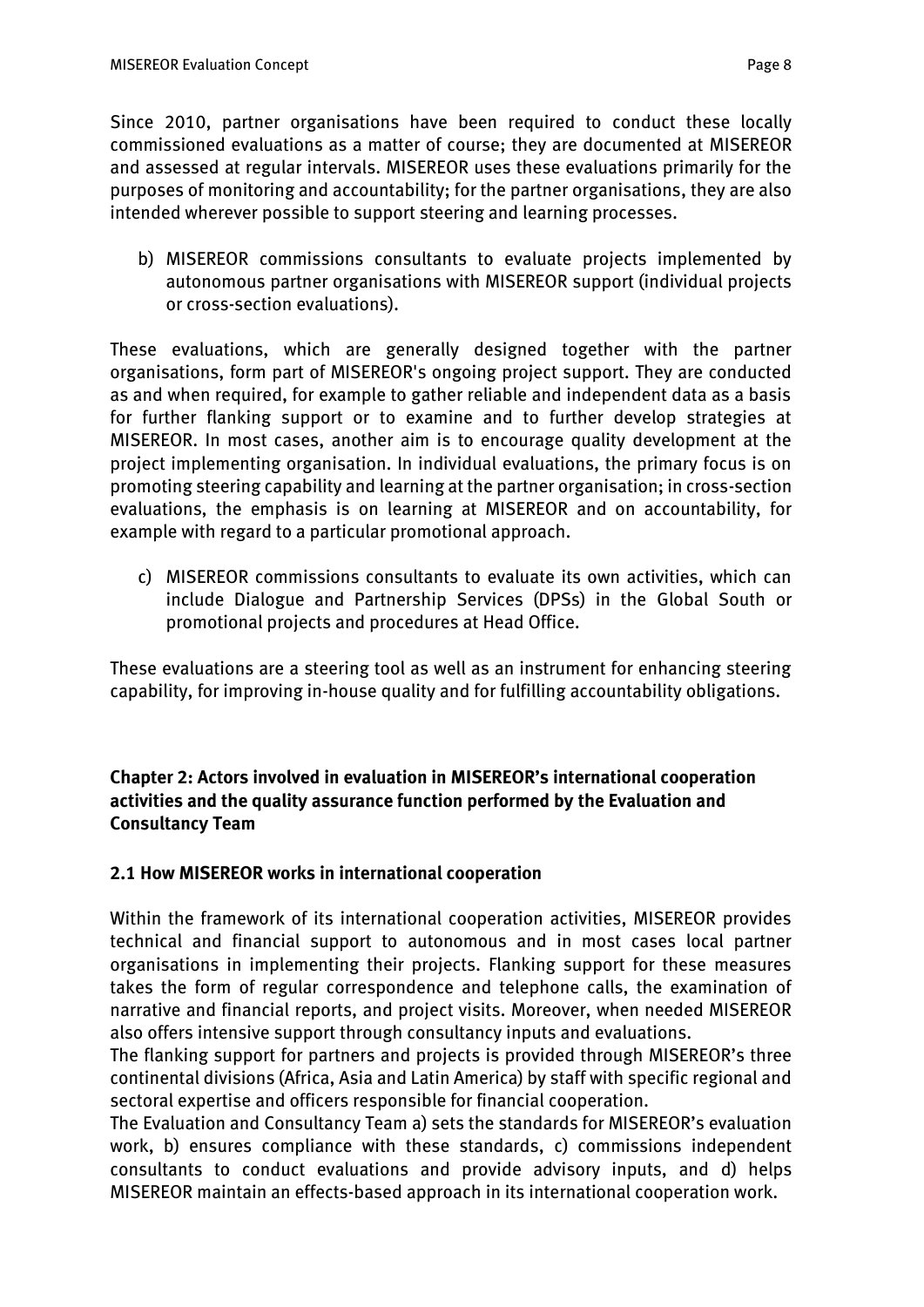### *2.2 Actors involved in evaluation in MISEREOR's international cooperation*

*MISEREOR's continental departments: The continental departments maintain direct contact with partner organisations in the Global South. They call on the partner organisations to conduct their own evaluations, or they initiate joint evaluations. The departments inform the Evaluation and Consultancy Team of the need for evaluation. In the evaluation process, the continental departments are responsible for communicating with the partner organisations in the Global South, ensuring in particular that the necessary steps are taken to implement evaluation recommendations. In-house learning is an important aspect of these evaluations.*

*Partner organisations: The projects supported by MISEREOR are implemented by autonomous partner organisations. These are either local legal entities of the Catholic Church (dioceses, orders, bishops' conferences etc.) or non-governmental organisations. As project implementing organisations, they are themselves an object of the evaluations as well as being the party commissioning the evaluation in many cases.*

*Beneficiaries: The partner organisations work together with the project target groups or beneficiaries. These are either the poor themselves, i.e. those who are ultimately intended to benefit from the project, or intermediaries who are to acquire particular skills, attitudes or perspectives that will benefit the poor. The direct target groups of the project are important participants in evaluations, as they know a great deal about the effects of the project work, and their assessments are crucial to the success of the project.*

*It follows that there are two aspects to participation: It can mean that the partner organisation plays a particular role in the evaluation or that the target groups are especially closely integrated. Both forms of participation are encouraged by MISEREOR. In the first case, MISEREOR hopes that the partner organisation firstly gains particular insights into the opportunities and the need for project improvement and secondly develops the ideas and initiative that will help drive this forward. In the second case, the ideal scenario is that the evaluation itself serves as an awareness-raising measure: the poor reflect on what was supposed to change, what actually has changed, and who should contribute what in order to ensure that the intended change comes about. However, experience shows that a high level of target-group participation in the evaluation is only possible when the project has already embraced a highly participatory approach. If this is not the case, the role of the target group is often relegated to that of providing information.<sup>3</sup>*

*External consultants: Only those evaluations in which independent consultants are involved count as part of MISEREOR's evaluation system. In most cases the consultants have an independent evaluation contract. In some cases, these contracts are for advisory inputs within the framework of assisted self-evaluations, in which the partner* 

<sup>&</sup>lt;sup>3</sup> See Annex 1 for information on minimum standards of participation, accuracy and credibility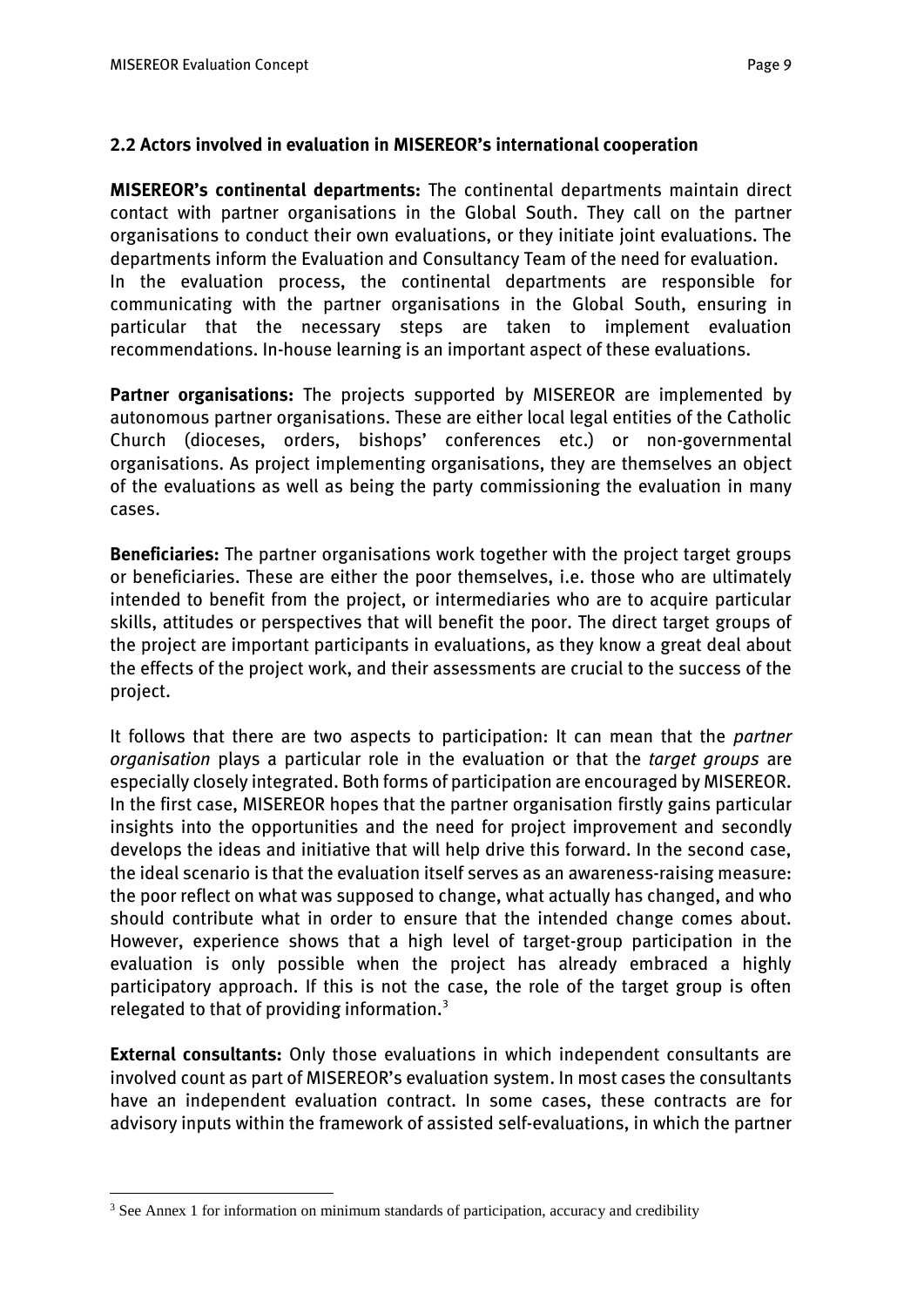*organisation assumes the main responsibility for collecting and assessing data (see p. 15)<sup>4</sup> .*

*MISEREOR has numerous active consultants and consulting firms in its database. To help find suitable consultants for each evaluation, the database entries include keywords relating to the consultants' training/education, regional and sectoral experience, language and methodological skills. MISEREOR publishes its evaluation plans on its website and invites consultants to submit expressions of interest. The evaluation plans and the consultant database are continuously updated.*

*The Evaluation and Consultancy Team at MISEREOR is part of the Quality Assurance International Cooperation Department in the International Cooperation Division. It has its own fund for financing consultancy assignments, for example evaluations, advisory inputs and studies.*

*The Evaluation and Consultancy Team*

- *develops evaluation policies and guidelines*
- *draws up annual evaluation plans*
- *commissions external evaluators*
- *undertakes the overall steering and coordination of evaluation processes*
- *provides support for individual project evaluations and designs and implements cross-section evaluations*
- *documents evaluations internally and for the public, and*
- *organises learning processes based on evaluation results as and when required.*

## *2.3 Quality assurance tasks undertaken by the Evaluation and Consultancy Team*

*The Evaluation and Consultancy Team not only provides organisational support for the other participants but also guarantees the quality of the evaluation system. With the focus on evaluations that MISEREOR itself commissions, we include here an explanation using the DAC<sup>5</sup> and DeGEval<sup>6</sup> quality criteria.*

*The DAC evaluation principles are impartiality and independence, credibility, usefulness, and participation of donors and recipients. The DeGEval standards are organised into four groups: utility, feasibility, propriety and accuracy.*

<sup>4</sup> Self-evaluations (conducted without any involvement of an external consultant) are also valued and supported by MISEREOR as a steering and learning instrument. As they are of only limited benefit in terms of accountability and monitoring, they are employed in the context of ongoing flanking support but are not included in MISEREOR's evaluation system

<sup>5</sup> Development Assistance Committee of the OECD

<sup>6</sup> Gesellschaft für Evaluation e. V. (Evaluation Society)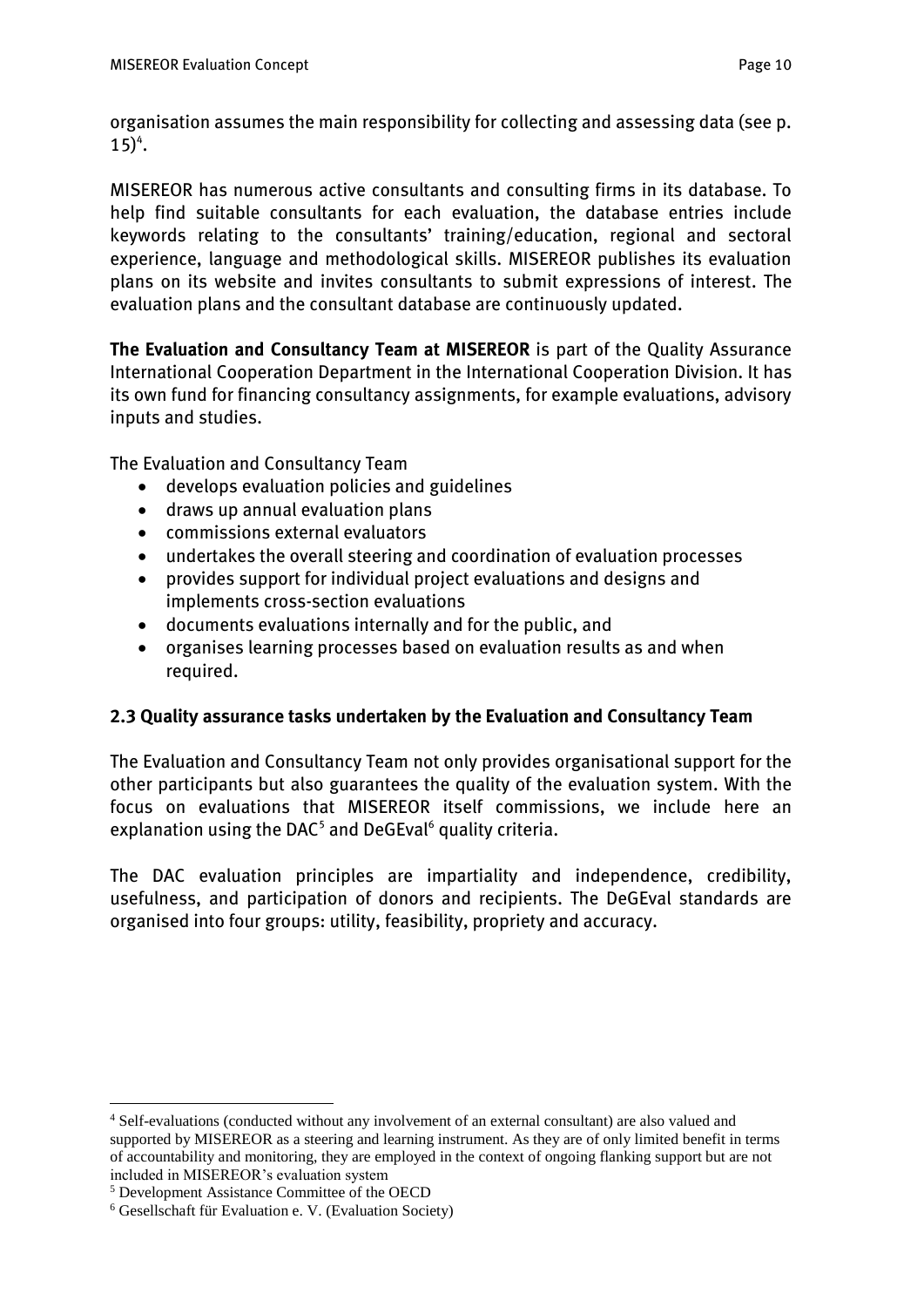## *Impartiality and independence*

- *The Evaluation and Consultancy Team operates independently of contentrelated and financial project processing at MISEREOR, and it has direct access to the Board of Directors. It maintains its own budget for implementing independent evaluations.*
- *The Evaluation and Consultancy Team ensures that independent consultants are commissioned to conduct evaluations. For this purpose, the Evaluation and Consultancy Team maintains a consultant database. As a matter of principle, persons who have already worked in an advisory capacity in a project will not be given evaluation assignments in the same project. In order to avoid dependencies, MISEREOR does not commission external consultants to undertake more than 100 days of work per year.*
- *The Evaluation and Consultancy Team coordinates the overall evaluation process and ensures, for example in the preparatory and debriefing discussions, that no influence is brought to bear on the evaluation results.*
- *With regard to evaluations commissioned by partner organisations, guidelines produced by the Evaluation and Consultancy Team set out how to ensure the independence of consultants.*

## *Credibility and accuracy*

- *The Evaluation and Consultancy Team ensures that consultants have the necessary technical and methodological know-how, country knowledge, and the requisite language and soft skills.*
- *The Evaluation and Consultancy Team ensures that the DAC evaluation criteria (relevance, coherence, effectiveness, efficiency, impact, sustainability) are taken into account in the terms of reference for evaluations.*
- *The Evaluation and Consultancy Team discusses the methodological approach with the consultants and examines the quality of the evaluation report. A set of guidelines informs consultants about minimum methodological and reporting standards.<sup>7</sup>*
- *The Evaluation and Consultancy Team ensures the transparency of the evaluation processes and results through systematic documentation as well as the publication of its evaluation concept, its evaluation plans and the annual evaluation report.*
- *The Evaluation and Consultancy Team regularly commissions meta-evaluations in which evaluation quality is externally monitored, and it reports on the results of these meta-evaluations.*

## *Usefulness and feasibility*

• *The Evaluation and Consultancy Team ensures that individual terms of reference are produced for each evaluation. These must take adequate account of the need for information on the part of the participants – especially MISEREOR/KZE as donor and the partner organisations as project implementing organisations.*

<sup>7</sup> See Annex 1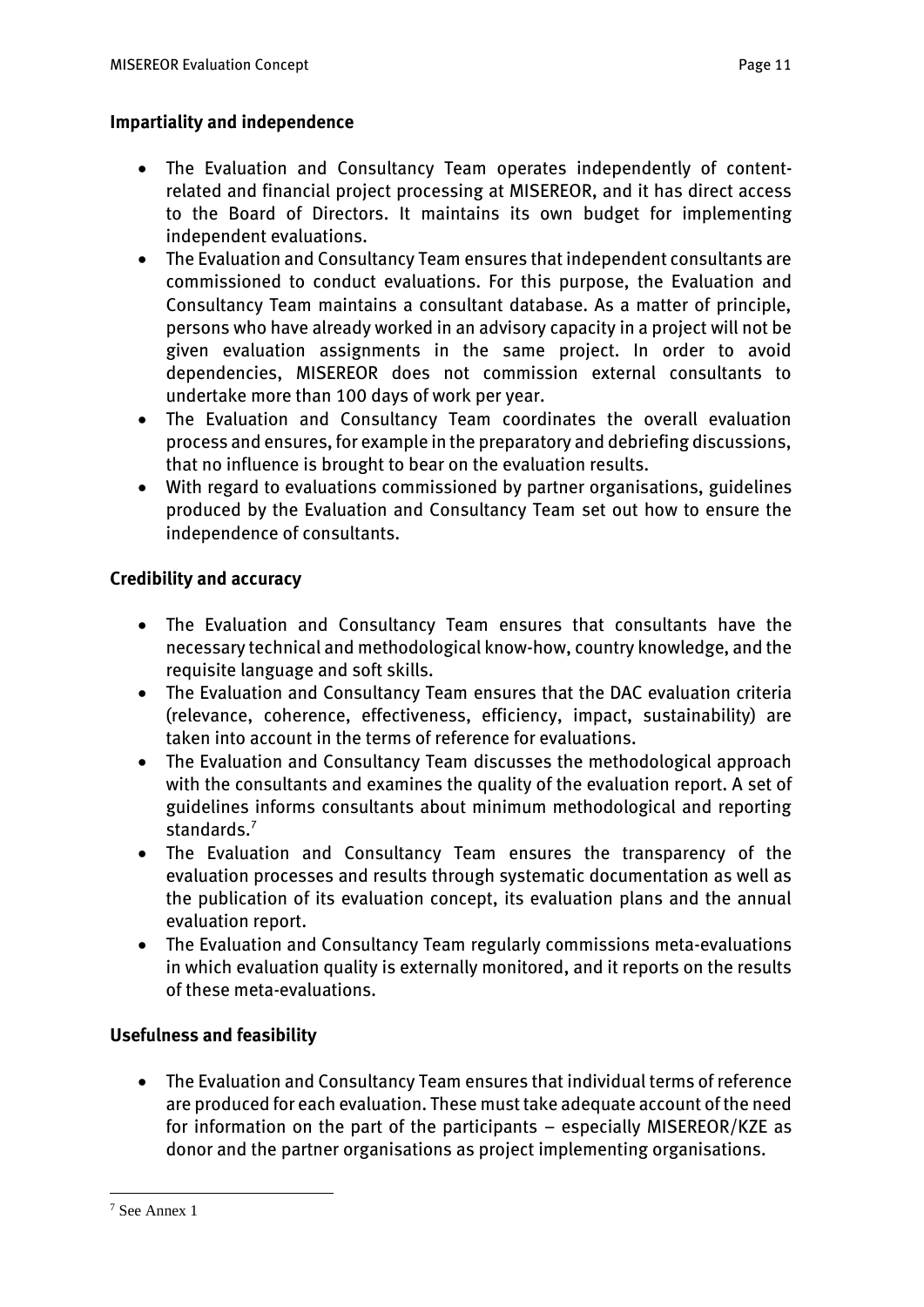- *In each individual case, the Evaluation and Consultancy Team clarifies the methodological approach and the evaluation timeframe in order to ensure that the questions set out in the terms of reference can be adequately addressed and that the costs of the evaluation are commensurate with the development tasks under review.*
- *Evaluation reports are produced in the language of project communication between MISEREOR and the partner organisation. Where necessary, they are translated into the national language in order to enable those responsible for the project to reap the full benefits of the report. The Evaluation and Consultancy Team ensures that the evaluation reports are produced promptly and are accessible to all stakeholders.*
- *The Evaluation and Consultancy Team ensures that partner organisations are integrated into the evaluation, at least to an extent that enables them to understand and utilise the evaluation results. One aspect here is the joint elaboration of the terms of reference with the partner organisation. In addition, the project stakeholders take part in introductory and debriefing workshops at the beginning and end of the on-site evaluation work.*
- *Evaluations are generally conducted during the project implementation phase so that the recommendations for improving project work can be immediately applied.*

## *Participation and propriety*

- *The Evaluation and Consultancy Team ensures that the partner organisations contribute to drawing up the terms of reference, that the consultants select a suitable participatory procedure, and that the evaluation report is in line with the propriety principle, i.e. that the strengths and weaknesses are presented in a balanced way and that various perspectives are considered.*
- *The Evaluation and Consultancy Team ensures that the rights of individuals are protected and that the evaluation results are treated confidentially if the partner organisation so desires.*
- *After completion of the evaluation, the Evaluation and Consultancy Team always asks the partner organisation to provide feedback on the evaluation process.*

*The quality assurance instruments for evaluations commissioned by the partners consist of the binding Guide for MISEREOR partner organisations on commissioning external evaluations locally, the above-mentioned meta-evaluations and training courses offered in some regions to partner organisations and local consultants.*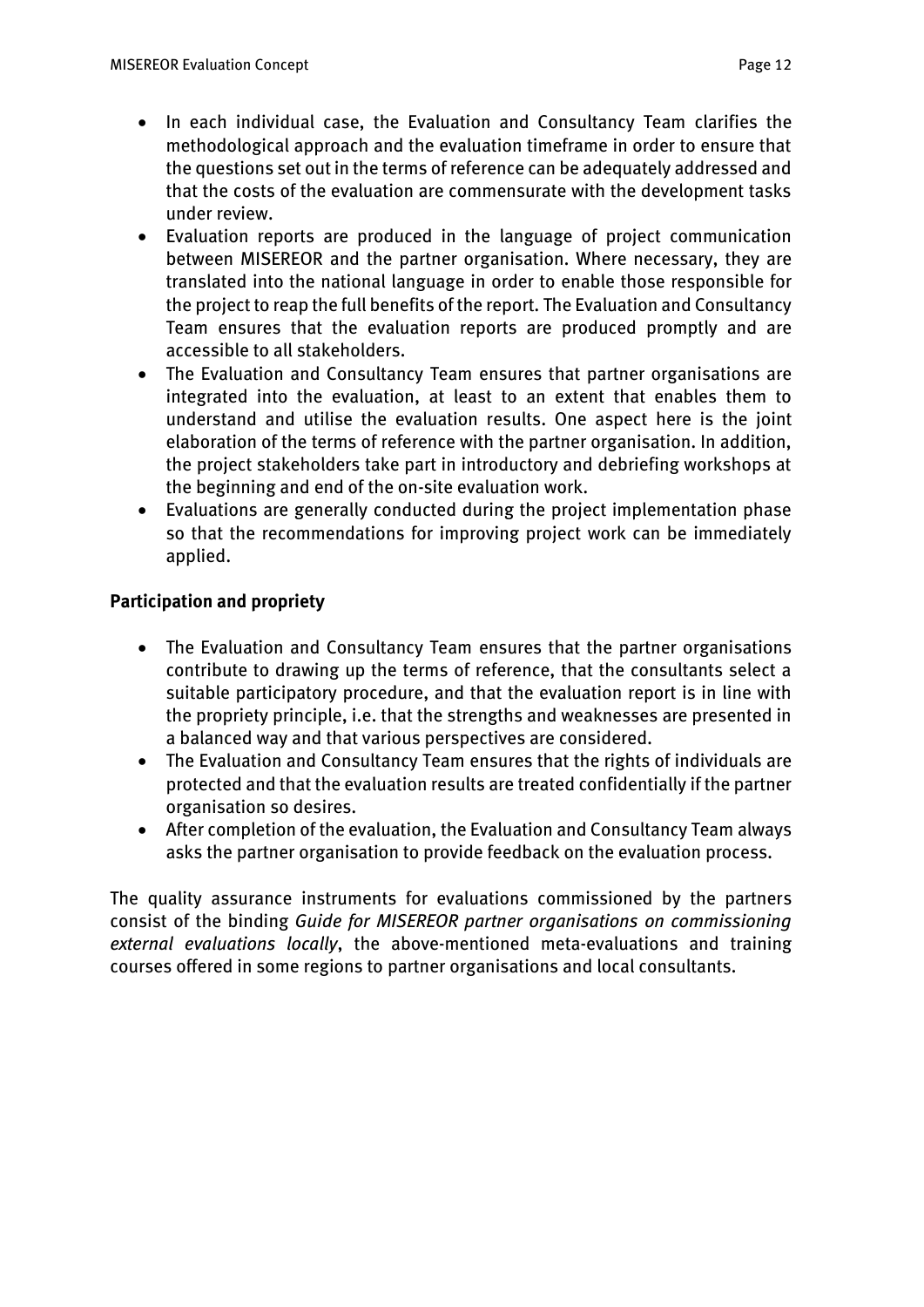## *Chapter 3: The evaluation system in MISEREOR's work in the field of international cooperation*

*MISEREOR/KZE's evaluation system for its international cooperation activities includes all evaluations utilised by the International Cooperation Division to promote quality development and to meet accountability obligations. Evaluations in the Domestic Activities Division and Internal Services Division are not presented here. In individual cases, the Evaluation and Consultancy Team supports these divisions in evaluating specific tasks or projects implemented in Germany.*

|                                                                              | Individual project evaluations                                                                                                                                      | Overarching evaluations                                                                                        |
|------------------------------------------------------------------------------|---------------------------------------------------------------------------------------------------------------------------------------------------------------------|----------------------------------------------------------------------------------------------------------------|
| Commissioned<br>by MISEREOR/<br><b>Evaluation and</b><br>Consultancy<br>Team | Individual project evaluations<br>commissioned by the Evaluation<br>and Consultancy Team (incl.<br>assisted self-evaluations)<br>Bundled evaluations <sup>8</sup>   | Cross-section evaluations<br>Instrument evaluations<br>Sector portfolio evaluations                            |
| Commissioned<br>by others                                                    | External, locally commissioned<br>evaluations (incl. assisted self-<br>evaluations)<br><b>Evaluations of cofinanced</b><br>projects commissioned by other<br>donors | <b>Inclusion of MISEREOR</b><br>(projects) in BMZ or DEval<br>sectoral, regional, or<br>instrument evaluations |

## *The evaluation system in MISEREOR's work in the field of international cooperation*

*Within the framework of this evaluation system, evaluations are carried out each year on at least 10% of the projects supported through public funding and at least 10% of the projects in excess of EUR 100,000 funded through donations.*

## *3.1 Individual project evaluations*

 $\overline{a}$ 

*At MISEREOR, individual projects are evaluated in accordance with standard rules and also when there is a particular need for information. In the case of projects financed with public funds and donor-financed projects with grant approvals in excess of EUR*  100,000, an evaluation is to be scheduled during the project funding period if one of *the following criteria applies:*

- *The project is approved with a funding period of five years or more.*
- *Project support remains essentially unchanged for a third funding period.*
- *A grant of more than EUR 1,000,000 is approved in the phase under review.*
- *The measure is an individual project of special significance, e.g.*
	- o *an innovative project, a pilot or model project*
	- o *a project with particularly broad impact (especially trans-continental projects)*
	- o *a project being implemented in a clearly risk-prone environment*

<sup>&</sup>lt;sup>8</sup> At MISEREOR, we use the term bundled evaluations (as opposed to cross-section evaluations) when several evaluations, for organisational reasons, are conducted by the same evaluation team, possibly as part of the same mission without addressing overarching questions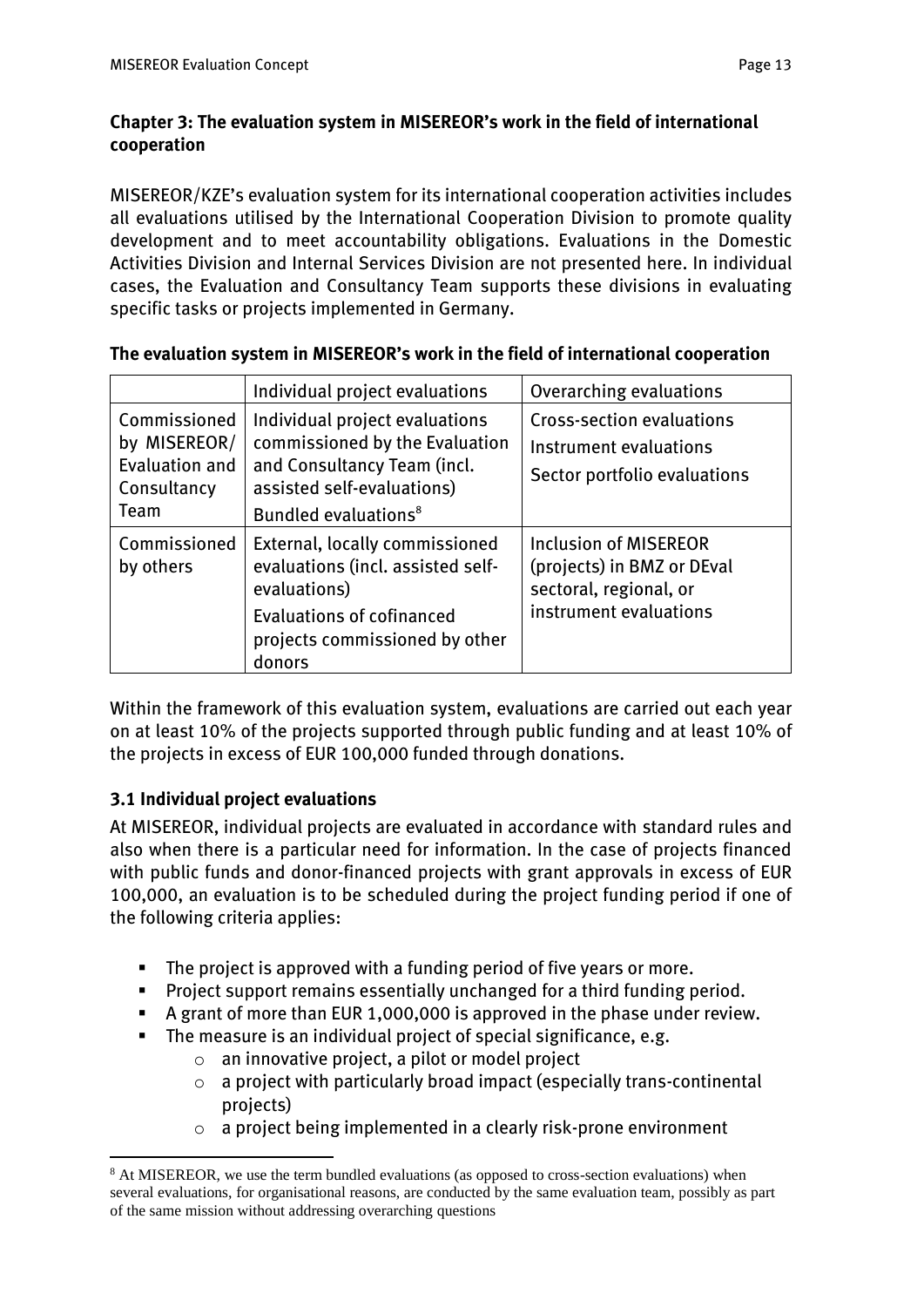In addition, within the framework of ongoing project support, it is from time to time *expedient to discuss the strategic orientation of the project work, the effectiveness of the selected approaches or the quality of implementation activities. This may apply, for example, after a lengthy and continuous period of support, if underlying conditions have changed, or if there have been personnel changes. In these situations, evaluations provide a reliable and shared informational basis for realigning the partner's project work and the support provided by MISEREOR.*

## *3.1.1 Joint evaluations undertaken by partner organisations and MISEREOR*

*The initial impetus for joint evaluations is generally provided by MISEREOR, but sometimes also by partner organisations that would like to have a joint assessment of the progress achieved to date. Upcoming obligatory evaluations are often taken as an opportunity for undertaking such a joint evaluation. The continental departments report the need for such evaluations to the Evaluation and Consultancy Team.*

*The terms of reference are drawn up for each specific case and agreed between MISEREOR and the partner organisation. This is intended to ensure that the need for information on both sides is adequately taken into account. The Evaluation and Consultancy Team ensures that the DAC evaluation criteria are observed and, in particular, that the effects of previous project work are kept in view (see Annex 2, Recommended Structure for the Terms of Reference of Evaluations).*

*As a rule, an evaluation team of two persons is assigned in such cases. The Evaluation and Consultancy Team generally commissions a consultant who lives in Germany or Europe; the partner organisation generally commissions a consultant from the country in which the project is implemented. The two work as a team and should complement each other in terms of areas of expertise and their individual perspectives. If possible, the team should comprise one woman and one man. The consultant commissioned by MISEREOR is responsible for reporting. For such evaluations, an inception report<sup>9</sup> is to be provided only if the methodology is especially sophisticated, e.g. in the field of effects assessments.*

*Joint evaluations generally begin with preliminary talks and a study of the files/documentation at head office by the consultant commissioned by MISEREOR. At the same time, the local consultant can review the documentation kept by the partner organisation. The joint field phase, which generally takes between two and three weeks, commences with a kick-off workshop with the partner organisation. Data is sourced from the on-site documentation as well as from semi-structured interviews, focus group discussions and on-site visits etc. In many cases, participatory methods and tools are employed. The consultant team undertakes the initial data analysis and makes preliminary recommendations on site. In a concluding workshop, the results and*  recommendations are presented to and checked for plausibility with the partner *organisation. In most cases, initial ideas on implementing the recommendations are also discussed at this stage. The consultant commissioned by MISEREOR generally draws up the evaluation report on completion of the field phase. The local consultant contributes individual chapters as agreed. The evaluation report is always produced in*   $\overline{a}$ 

<sup>&</sup>lt;sup>9</sup> Ex-ante report on the design and methodology of the evaluation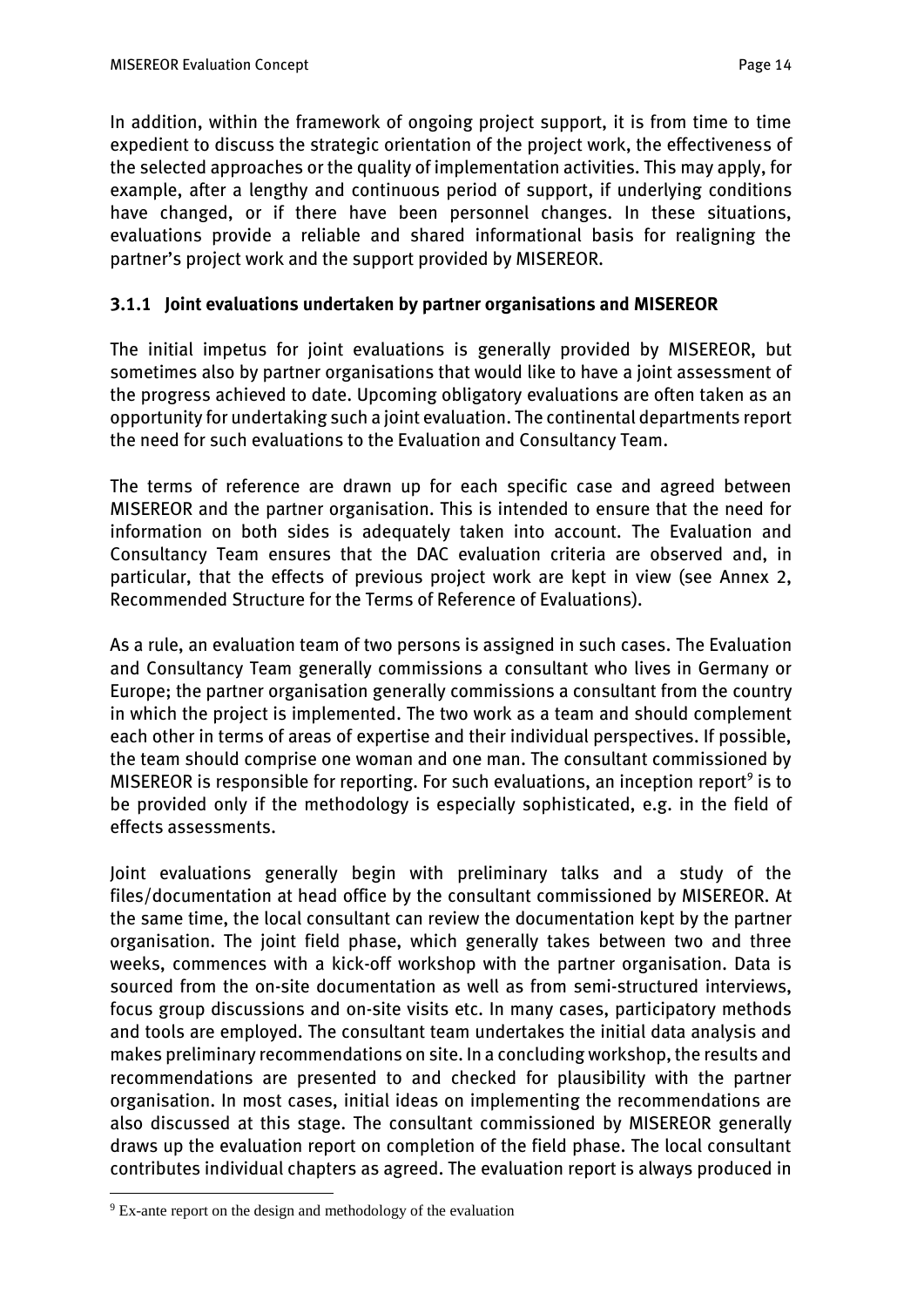*the language of communication between the partner organisation and MISEROER, and, if necessary, translated into the local language so that the partner can use the findings to improve the quality of its own work.*

*The European consultant takes part in a final debriefing meeting at MISEREOR at which unresolved issues are clarified, the report is accepted and possible follow-up activities are explored. This meeting is also attended by regional and possibly sectoral officers from the continental departments and the responsible officer from the Evaluation and Consultancy Team.* 

*The Evaluation and Consultancy Team then records, examines and assesses the report and, if appropriate, records the lessons learned in MISEREOR's electronic project administration system. The responsible officers in the continental departments forward the final report to the partner organisation and then discuss with this organisation how to implement the recommendations. The Evaluation and Consultancy Team asks the partner organisation for feedback on the evaluation process and requests approval to make the evaluation report available to externals.*

*These evaluations are financed out of the evaluation and consulting fund managed by the Evaluation and Consultancy Team and from the project funds made available to the partner organisation.*

*A joint evaluation can also be conducted in the form of an assisted self-evaluation. In this case, the consultants act as facilitators and advisors: they provide methodological support, ensure that critical reflection takes place and contribute their external perspective. Such self-evaluation processes are especially valuable because of their potential for improving quality. Weaknesses in project implementation are often pinpointed with greater acuity by staff rather than through external evaluations. These self-evaluations are recognised as part of MISEREOR's evaluation system provided they include a separate section drafted independently by the external consultant.*

## *3.1.2 External, locally commissioned evaluations*

*If the above-mentioned criteria for a project are met and an evaluation is therefore required, this can be commissioned jointly or locally. In the latter case, the partner organisation is required under the terms of the project contract to undertake an external evaluation during the project funding period and in so doing must observe the Guide for MISEREOR partner organisations on commissioning external evaluations locally [\(https://www.misereor.org/cooperation-service/evaluation-focus-on-effects/\)](https://www.misereor.org/cooperation-service/evaluation-focus-on-effects/). This explains, for example, how to ensure the independence of the evaluators and what questions the evaluation is to address (in particular the DAC evaluation criteria: relevance, coherence, effectiveness, efficiency, impact and sustainability).* 

*Here, it is the task of the continental departments at MISEREOR to check that the evaluation takes place and that MISEREOR receives the evaluation report. This is then recorded in the electronic projects administration system. The results of the evaluations are channelled into the routine project communication between MISEREOR and the project partner.*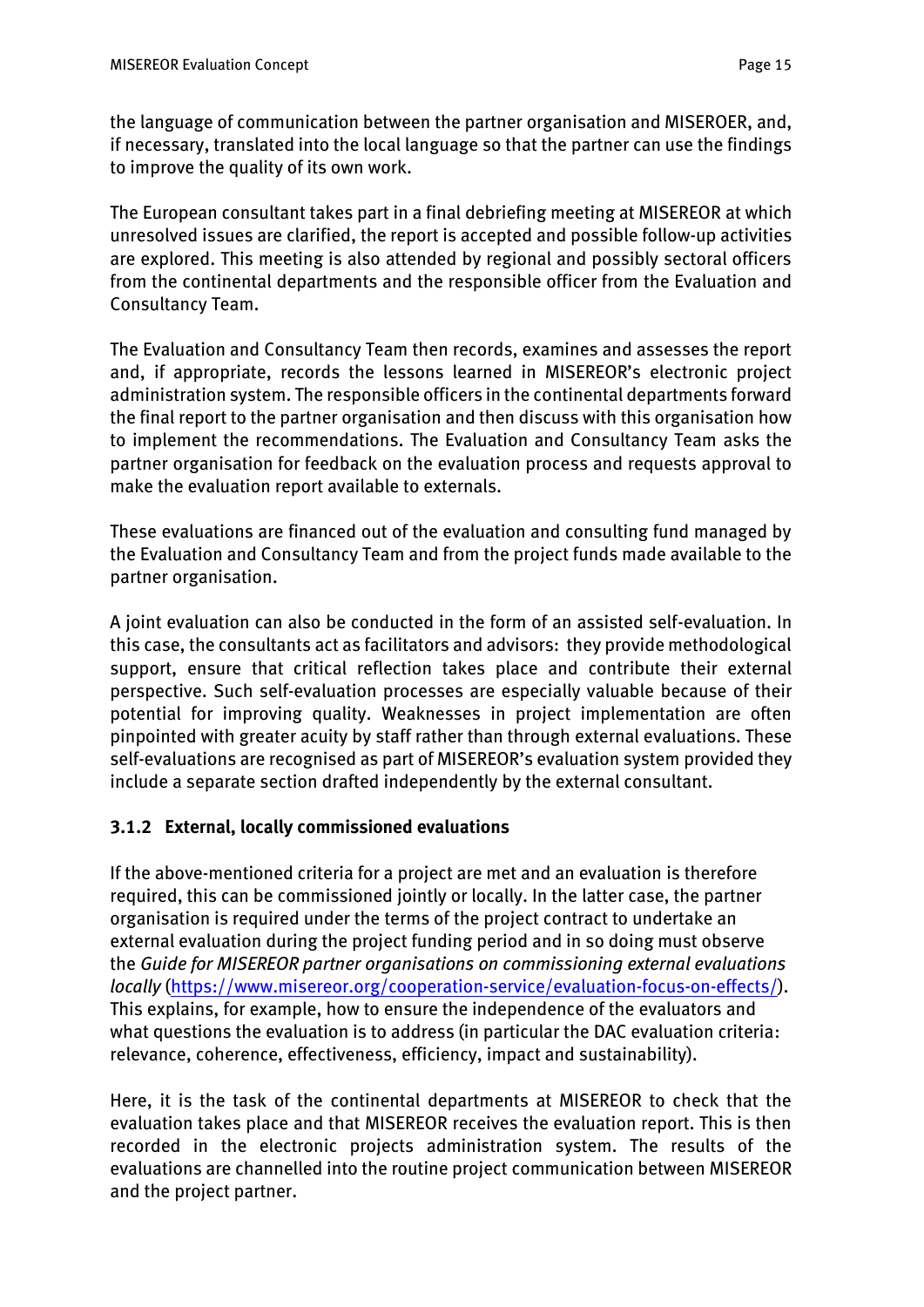*Locally commissioned evaluations are financed out of the project funding made available to the partner organisation.*

## *3.1.3 Joint evaluations undertaken by several donors*

*In projects that are cofinanced by other aid organisations, evaluations are sometimes jointly organised. If MISEREOR is coordinating the evaluation, it adopts the procedure described in section 3.1.1 in consultation with the other donors. If one of the other aid organisations is responsible for coordination, MISEREOR participates in drawing up the terms of reference and in selecting the consultants; in most cases the cofinancing is also arranged through the fund managed by the Evaluation and Consultancy Team. These evaluations are also recorded in the electronic project administration system.*

## *3.2 Overarching evaluations*

 $\overline{a}$ 

## *3.2.1 Overarching evaluations conducted as and when required*

*Apart from individual evaluations, MISEREOR also organises cross-section evaluations on specific sectors and themes when there is a need for cross-cutting knowledge and information, for example as a basis for examining the strategic orientation of project work. In such cases, the terms of reference are often drawn up without the participation of the partner, as the need for information lies primarily with MISEREOR<sup>10</sup>. Depending on the particular need for information, the projects can be hand-picked (projects with particular characteristics about which one would like to know more), selected randomly (possibly using stratified sampling techniques), or selected on the basis of a restricted population (e.g. vocational training projects in country x).*

*As a rule, cross-section evaluations are undertaken by a consultant team of two or more persons, at least one of whom should be from the country in which the evaluation is being conducted. Here, MISEREOR generally commissions the local consultants as well. The Evaluation and Consultancy Team also organises, commissions and finances these evaluations. It is standard practice in these cases to produce an inception report. As a rule, after the completion of cross-section evaluations, follow-up sessions are held at MISEREOR to promote the process of learning from the evaluation results; if requested, the Evaluation and Consultancy Team will organise this.*

<sup>&</sup>lt;sup>10</sup> Or the terms of reference contain a general section drawn up by MISEREOR and an individual section drawn up in consultation with the respective partner organisations.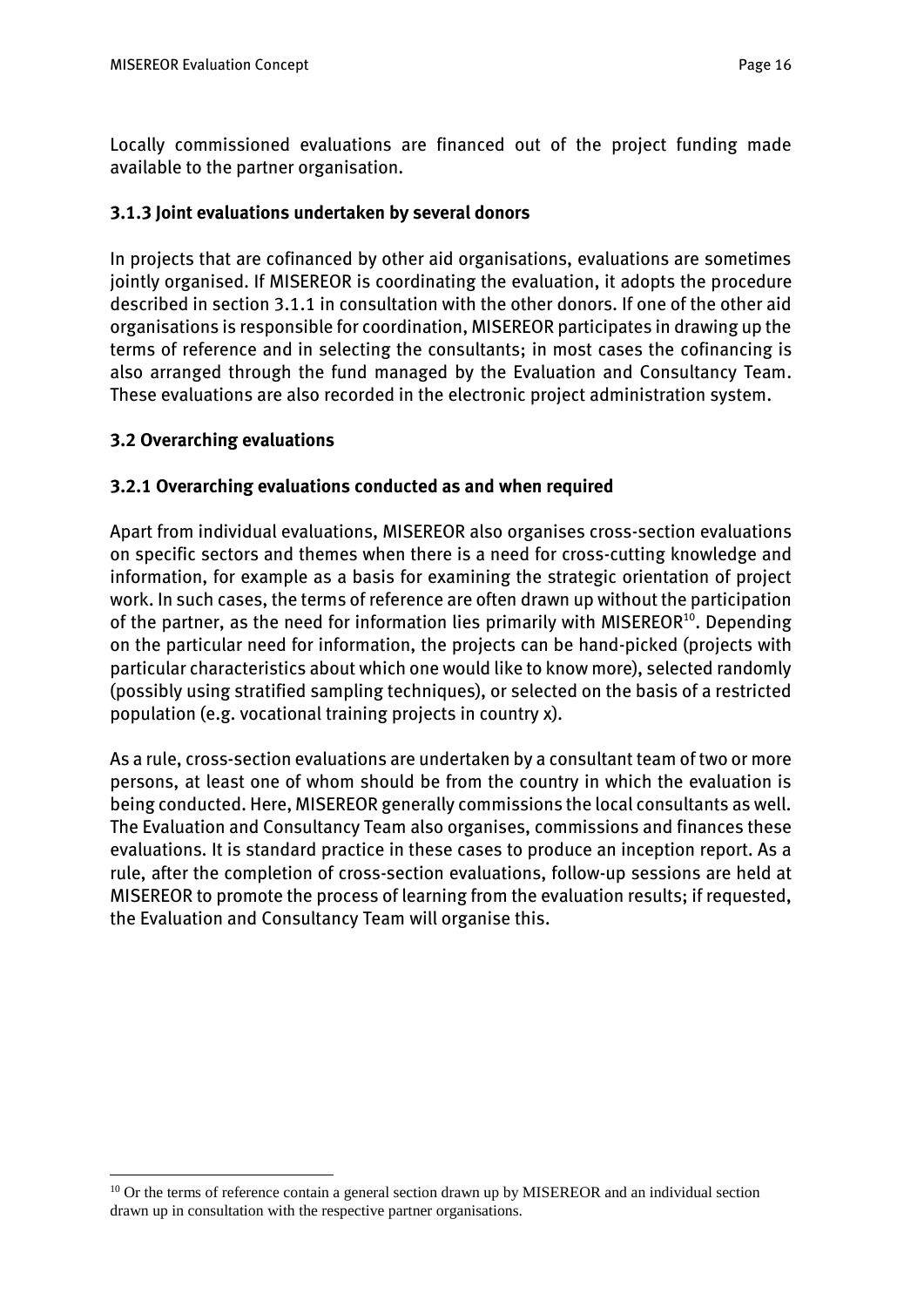## *3.2.2 Instrument evaluations*

*Examinations of the instruments of promotion<sup>11</sup> used by MISEREOR are undertaken either to meet specific needs or when required in accordance with the criteria listed in section 3.1. The Evaluation and Consultancy Team draws up the terms of reference in consultation with the other stakeholders, commissions the consultants and supports the data collection process at MISEREOR, for example by organising workshops and coordinating interview appointments. The Evaluation and Consultancy Team is responsible for the acceptance of the report, generally in consultation with management staff at MISEREOR, and it organises follow-up discussions and change processes if needed.* 

*Meta-evaluations play a specific role in the context of instrument evaluations. As MISEREOR has decided to include evaluations commissioned by the partner organisations in its evaluation system, the quality of these external, locally commissioned evaluations as well as the evaluations commissioned by MISEREOR are externally examined on a regular basis through meta-evaluations.*

## *3.2.3 Sector portfolio evaluations*

 $\overline{a}$ 

*Sector portfolio evaluations are a special form of overarching evaluations. They are agreed between the German Federal Ministry for Economic Cooperation and Development (BMZ) and the relevant Church-based development agencies<sup>12</sup> as part of the performance assessment of Church-based development cooperation. Here, the three participants involved agree on the sector portfolio to be evaluated and the terms of reference.* 

*In contrast to all other evaluations, which are generally conducted during project implementation, at least part of these sector portfolio evaluations are to be conducted at MISEREOR as ex-post evaluations. Inception reports are also standard practice in this case.*

*Here, a statistical population, which may encompass several hundred projects, is examined in a desk phase. This examination draws on external evaluation reports already available as well as internal project assessments. The results of the desk phase are triangulated in a field phase, which is carried out in individual countries, and more detailed questions are examined. The overarching results and conclusions for the sector portfolio are presented in a synthesis report.*

<sup>&</sup>lt;sup>11</sup> Such as the short-term consultants programme or MISEREOR Dialogue and Partnership Services in individual developing countries

<sup>&</sup>lt;sup>12</sup> The Protestant Association for Cooperation in Development at Bread for the World/EED (Church Development Service of the Protestant Church) and the German Catholic Central Agency for Development Aid (KZE), which is based at MISEREOR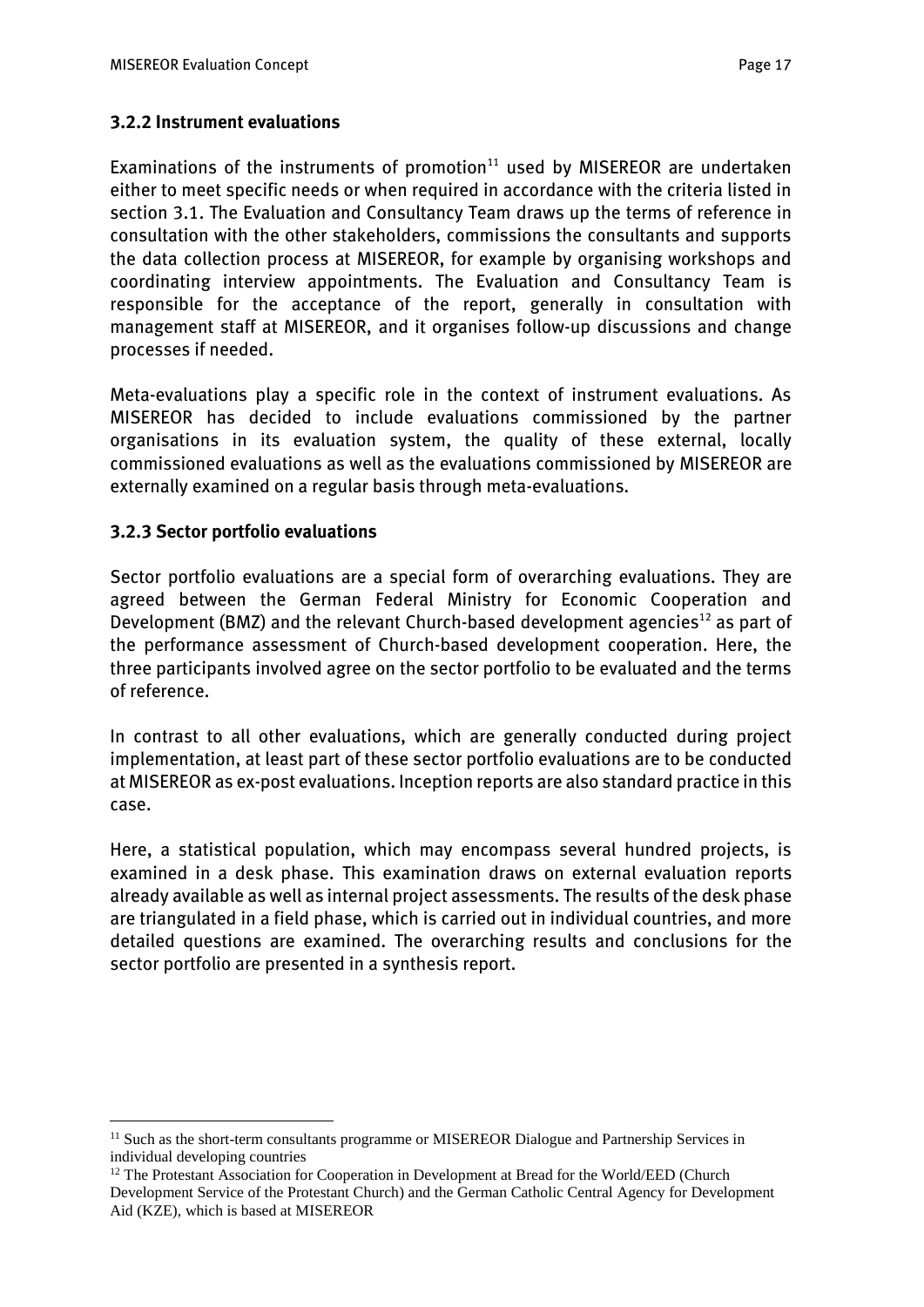## *3.3 Evaluations initiated by the Federal Ministry for Economic Cooperation and Development (BMZ) or the German Institute for Development Evaluation (DEval)*

*In addition to the types of evaluation described so far, BMZ, which is the most important donor for MISEREOR/KZE projects, can at any time initiate evaluations of projects supported with public funds or can include the KZE in overarching assessments, for example in the system's review of evaluation in German development cooperation<sup>13</sup> . This also applies to the German Institute for Development Evaluation (DEval). In all these cases, the Evaluation and Consultancy Team coordinates MISEREOR's contributions.*

## *Chapter 4: Learning from evaluations*

## *4.1 Learning at partner organisations*

*Provided they are integrated into the evaluation process, the partner organisations of the evaluated projects learn during the course of the evaluation itself. They will see the evaluation results and examine the consultants' recommendations at the latest during the obligatory on-site concluding workshop.* 

*In the following period, it is also MISEREOR's task to ensure that this learning process translates into concrete improvements in project work. This happens in the follow-up process, in which implementation measures are discussed and agreed with the partner organisation and then monitored.*

*If required, a special form can be provided to help monitor the implementation steps. The officers responsible for the partner dialogue are required to ensure that the evaluation follow-up process is adequately documented.*

## *4.2 Learning at MISEREOR*

 $\overline{a}$ 

*Learning from individual projects: In individual evaluations, MISEREOR learns firstly through the evaluation report and the debriefing meeting. Apart from the consultant commissioned by MISEREOR, the following persons are also required to attend these meetings: the officers in the continental departments responsible for the specific region and/or sector in which the project operates and one member of staff from the Evaluation and Consultancy Team. The participants discuss the evaluation results and recommendations in detail; the consultants are welcome to add further observations.*

*Overarching learning from individual project evaluations: Once a year, the Evaluation and Consultancy Team presents the overarching findings from the individual project evaluations to the management of international cooperation at MISEREOR. This is generally based on the general overview produced for the annual evaluation report.* 

<sup>&</sup>lt;sup>13</sup> Axel Borrmann, Reinhard Stockmann, Evaluation in German Development Cooperation, Waxmann, Münster, 2009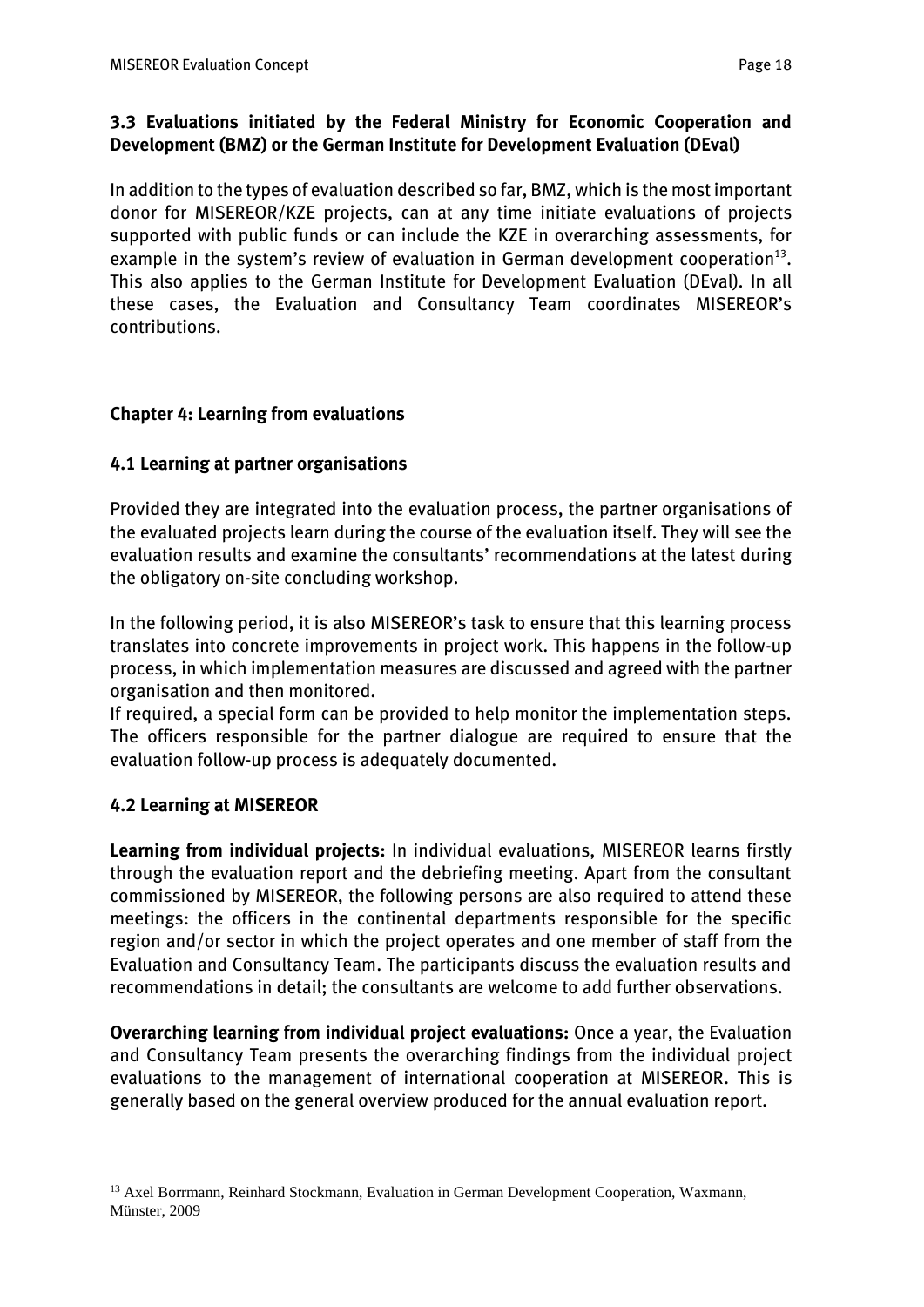*Occasionally, desk studies or synthesis evaluations on individual topics or issues are commissioned and the results fed back to management. Consideration of these topics can lead to adaptations to project support and funding policy, should this be required.* 

*Methodological learning first takes place in the Evaluation and Consultancy Team: the lessons learned from individual evaluations are regularly shared within the team. To promote learning on methodology, it has sometimes proven expedient to organise learning exchanges on particular issues with the evaluators commissioned by MISEREOR<sup>14</sup> .*

*Learning from cross-section evaluations, especially sector portfolio evaluations: The results of cross-section evaluations and evaluations of MISEREOR's instruments and procedures are generally presented to many in-house stakeholders; the consequences*  are discussed jointly. Sector portfolio evaluations often lead to the (further) *development of orientation frameworks in the respective subject area. These processes are generally organised and moderated by the Evaluation and Consultancy Team; evaluators are frequently invited to attend.*

*In cross-section evaluations on specific themes, it is important to set up learning loops with the partner organisations in order to improve the effectiveness of on-site work. As a rule, the first step is to hold a joint workshop on the evaluation results. This is frequently followed by an advisory process that supports the implementation of the recommendations, as is sometimes the case in individual project evaluations.*

## *4.3 Learning for externals*

 $\overline{a}$ 

*In the evaluation debate, we often hear calls for reports to be published so that external parties can also benefit. In aiming for concrete quality improvements in individual projects, MISEREOR's prime concern is to support learning processes for the participating organisations and to ensure that these processes are as comprehensive and as open as possible. Apart from their obvious data protection needs, organisations also need a protected space in which to reflect on strengths and weaknesses, i.e. they must be sure that the results of the process are not made available verbatim to the general public. For this reason, it is not standard practice at MISEREOR to publish evaluation reports of individual projects. Instead, MISEREOR presents short anonymised descriptions of evaluations together with relevant follow-up information on its website on a yearly basis.* 

*Furthermore, after each evaluation MISEREOR seeks the approval of the respective partner organisation before handing out the report to externals on request. If the partner organisation agrees, MISEREOR makes the evaluation report accessible to external parties via its library and documentation section (MIDOC).*

*Third parties are likely to be more interested in cross-section evaluations and sector portfolio evaluations than in evaluations of individual projects. We therefore make anonymised versions of these evaluations available to a broader public in the internet – also in MISEREOR's usual business languages.*

<sup>&</sup>lt;sup>14</sup> In recent years, workshops have been held with consultants on approaches to cross-section evaluations, assessing performance in development cooperation, evaluation methods and target-group differentiation.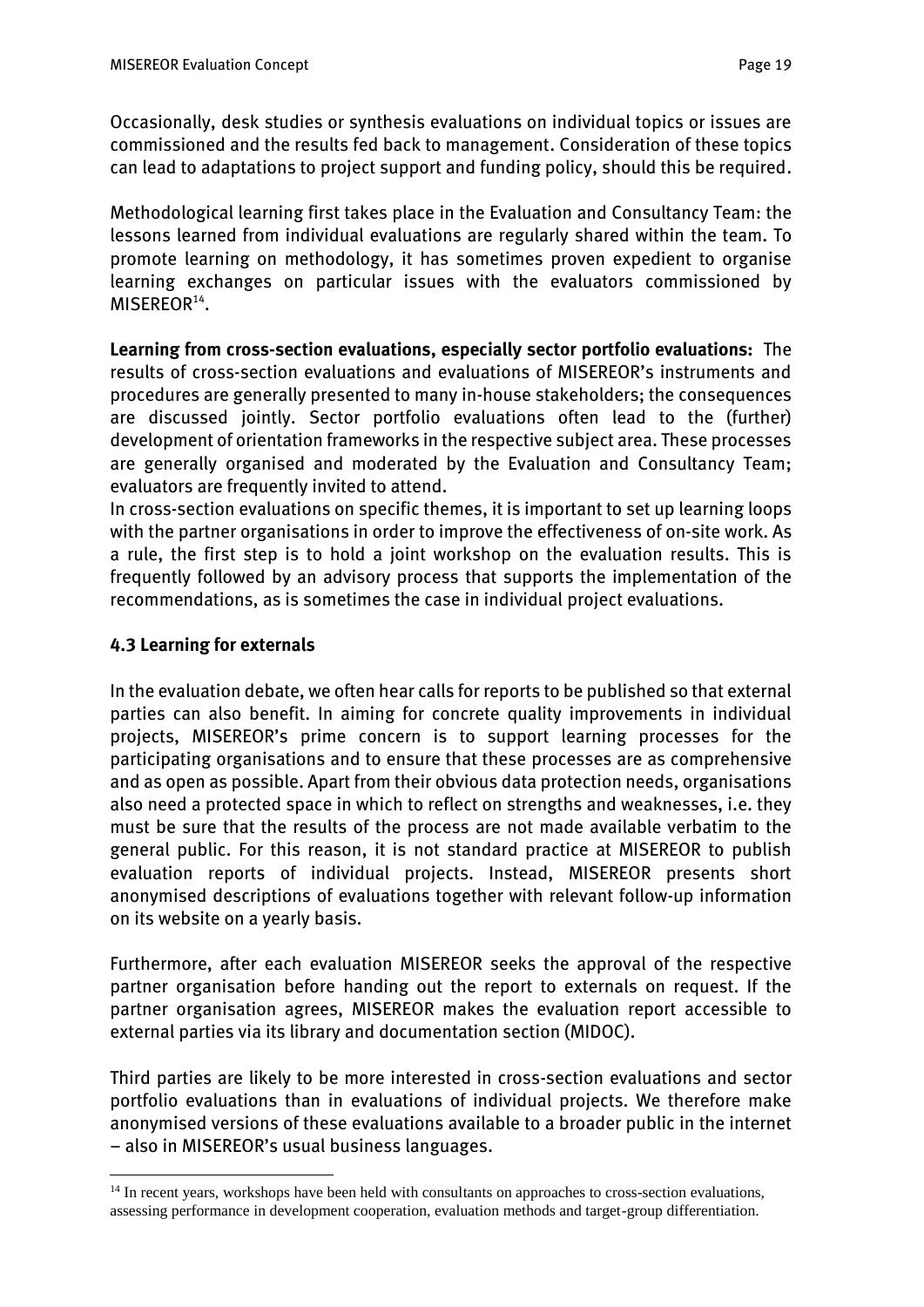### *Annexes*

- *Annex 1: Quality Criteria for an Appropriate Evaluation Methodology*
- *Annex 2: Recommended Structure for the Terms of Reference of Evaluations*
- *Annex 3: Minimum requirements to be met by evaluation reports for projects funded by MISEREOR/German Catholic Agency for Development Aid (KZE)*

*Please refer to the following download documents on MISEREOR's English website:*

*<https://www.misereor.org/cooperation-service/evaluation-focus-on-effects/>*

*Documents available include:*

- *Guide for MISEREOR partner organisations on commissioning external evaluations locally*
- *Policy Document: Assessing the Effects of Development Cooperation – MISEREOR's Conception and Approach*
- *Synthesis reports of sector portfolio evaluations*
- *Reports on cross-section evaluations and other documents*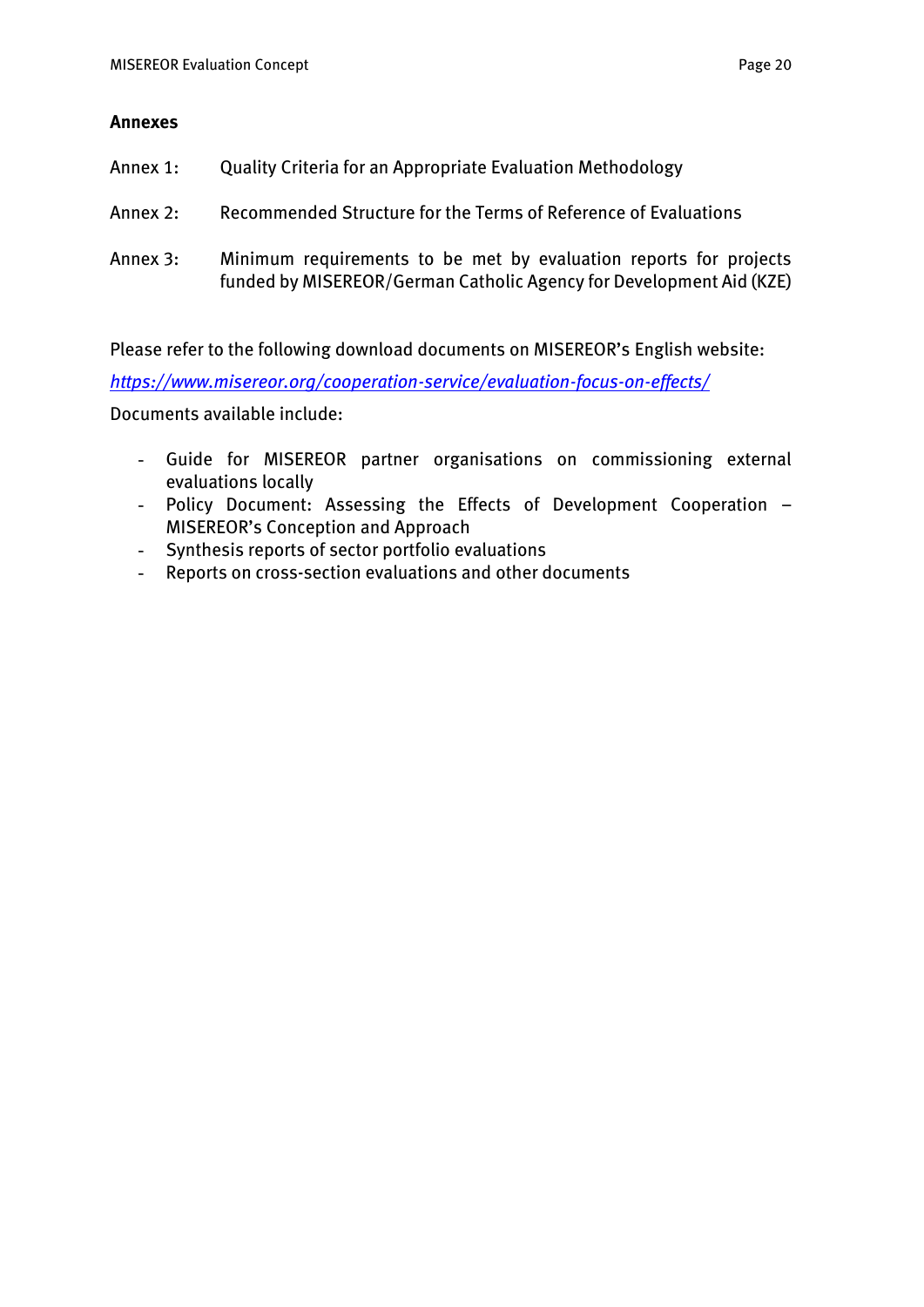### *Annex 1:*

## *Quality Criteria for an Appropriate Evaluation Methodology – Information for Consultants*

### *A. Participation and independence*

*Preliminary remarks: Participation can be understood as the involvement of the evaluated organisation or the participation of the project target groups. For us, participation means more than simple requests for information. MISEREOR recommends that evaluations are participatory in design, firstly because both parties can provide important information and contribute to an appropriate interpretation of the data, and secondly because participation in both cases is more likely to lead to impulses for change and ideally to a strengthening of the partner's own evaluation expertise. Accordingly, the independence of the consultant team should be evident not so much in terms of maximum distance to the project participants, but rather in terms of the independent organisation of data collection as well as independent analysis and assessment.*

- *Partner organisations are involved in specifying the methodological approach (generally during the kick-off workshop). The consultant team ensures that the project areas to be evaluated (regions, groups etc.) and the key providers of information are selected impartially. For example, it is important to visit not only those groups with whom cooperation functions best.*
- *The (monitoring) data collected by the partner organisation are used wherever expedient; if necessary comments are added to the data.*
- *Whenever expedient, the partner organisation is involved in the learning process in the course of the evaluation, i.e. the consultant team informs the partner of their observations, and presents and discusses their interpretations and assessment benchmarks.*
- *The (preliminary) evaluation results are presented to and discussed with the partner organisation at the end of the on-site mission.*
- *Any clearly divergent assessments on the part of the partner organisation are documented in the report.*
- *The target-group perspective is firmly integrated into the evaluation through the information collected in interviews and/or participatory surveys. The heterogeneity of the target groups is to be taken into account (ethnicity, sex, age, social groups etc.).*
- *The presence of project staff during the target-group interviews can engender confidence among the target groups and trigger important learning processes among the project staff taking part. However, it may also encourage interviewees to provide answers that are in line with (their perception of) the expectations of those present, and it may also inhibit criticism. Here the consultant team must be particularly careful not only to ensure the participation of project staff, but also to provide a suitable framework in which the target groups can participate without being subject to external influence. Part of the discussions should therefore be conducted without project staff (except in the case of assisted self-evaluations).*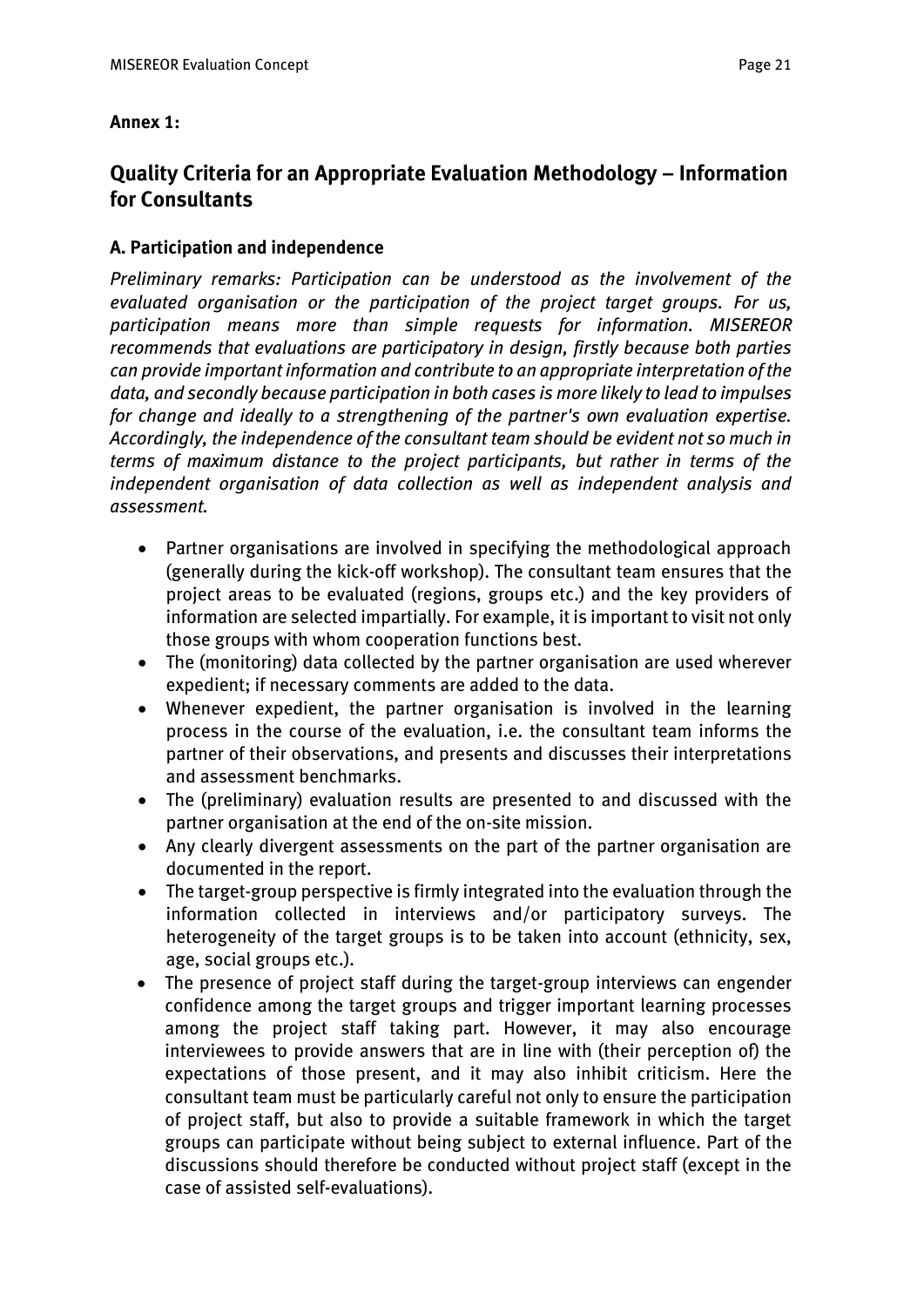• *If there are language barriers, it is important to consider whether an interpreter should be recruited for a limited period.*

### *B. Accuracy and credibility*

- *Data and observations are validated using triangulation techniques. This is done by obtaining various perspectives and applying different methods. Unsubstantiated statements are labelled as such in the report.*
- *Interview partners are selected so as to ensure a diversity of perspectives; perspectives from outside the project are also included.*
- *Samples are selected so as to minimise bias, e.g. by ensuring that random samples are sufficiently large, or by consciously selecting stronger, average and weaker elements in a statistical population. The selection criteria and processes are set out clearly in the evaluation report.*
- *Both quantitative and qualitative data are collected.*
- *Whenever possible statements are quantified (not "The women say...", but "Three out of five of the groups interviewed..." or "60% of interviewees...").*
- *The methods applied, the interviewee numbers and selection criteria, and the sample size and selection criteria are clearly described in a chapter on methodology or in the annex. The limits of informational relevance are stated.*

### *C. Effects assessment*

- *If not already available, effects hypotheses, a set of cause and effect correlations or a theory of change are elaborated on the basis of the document analysis and discussed on site (e.g. in the kick-off workshop).*
- *In order to record all the important effects of the project, it makes sense firstly to conduct a broad-based and open effects assessment and then to a) retroactively establish links to the set of cause and effect correlations and b) analyse the effectiveness of the project based on the objectives and the corresponding indicators.*
- *Effects are differentiated in line with the heterogeneous nature of the target groups.*
- *The consultant must examine (and document in the report) whether the observed changes can be plausibly attributed to the project by considering the contrafactual case: What would have happened without the project? (What changes can be attributed to the project?) Possible methods include an influence matrix, interviews with key players, interviews with non-participants in a similar situation or interviews with reference groups.*
- *It is important to look not only at the achievement of objectives/intended effects, but also at unintended effects (positive and negative). This involves looking at aspects of the lives of the target groups that are not directly addressed by the project. Such additional fields of observation may emerge from the joint development of cause-and-effect correlations, or through the cross-cutting themes addressed by the organisation/MISEREOR.*
- *It is important to examine whether further indirect effects can be observed (e.g. copy-cat effects/broad-scale impact).*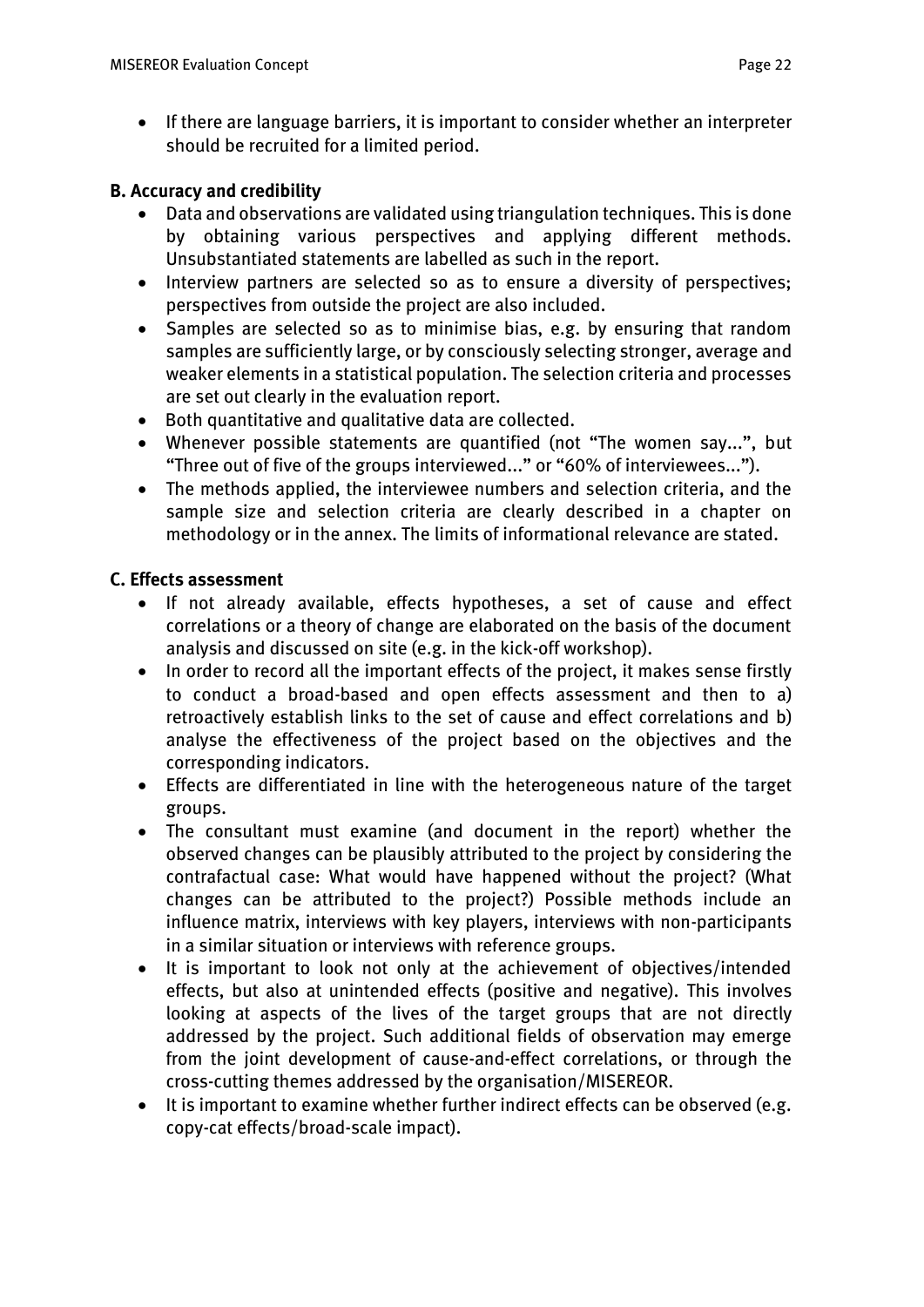### *Annex 2:*

# *Recommended Structure for the Terms of Reference of Evaluations*

*The Terms of Reference (ToRs) outline the requirements and conditions that underpin the work of the consultant team. They set out the objectives and questions to be addressed by the evaluation, and are agreed between all parties involved in the task to be performed by the evaluation team. In order to ensure that the evaluation fulfils the expectations of all stakeholders, it is necessary that the ToRs are formulated as clearly and precisely as possible. The following information and explanations may be of help in this task.*

*The Terms of Reference are to be formulated individually for each evaluation in order to ensure that they are appropriate to the individual project setting and the evaluation objectives.*

### *1. Introduction and background*

*This section should briefly describe the project to be evaluated and explain how the evaluation came about.*

- *How long has MISEREOR been supporting the project? When was it last evaluated?*
- *What are the key activity areas of the project? Who are the target groups? What strategy is the project pursuing in order to bring about changes?*
- *Who initiated the evaluation?*
- *Why was it initiated?*
- *What time frame does the evaluation cover (e.g. the current project or one or more forerunner projects)?*
- *What is the subject of observation? (Is the project supported by MISEREOR the sole focus? Alternatively, is it expedient and is there a desire to take a broader look at other aspects of the work of the organisation?)*

*If necessary:*

• *General background information on the region and sector.* 

### *2. Objectives of the evaluation*

*MISEREOR takes a learning-oriented approach to evaluations. An evaluation is intended to provide impetus for learning and improvement. Of course, external evaluations also serve as an instrument of accountability. In order to clarify the expectations made of the evaluation, it is important in this section to describe as accurately as possible the objectives you want the evaluation to achieve. This is especially important for the evaluation team, as the evaluation objectives critically affect exactly what information is collected and the collection methods applied.* 

• *What exactly is the purpose of the evaluation (e.g. upcoming strategy development, planning of the next project phase, feedback on an innovative approach ...)?*

### *3. Questions to be answered by the evaluation*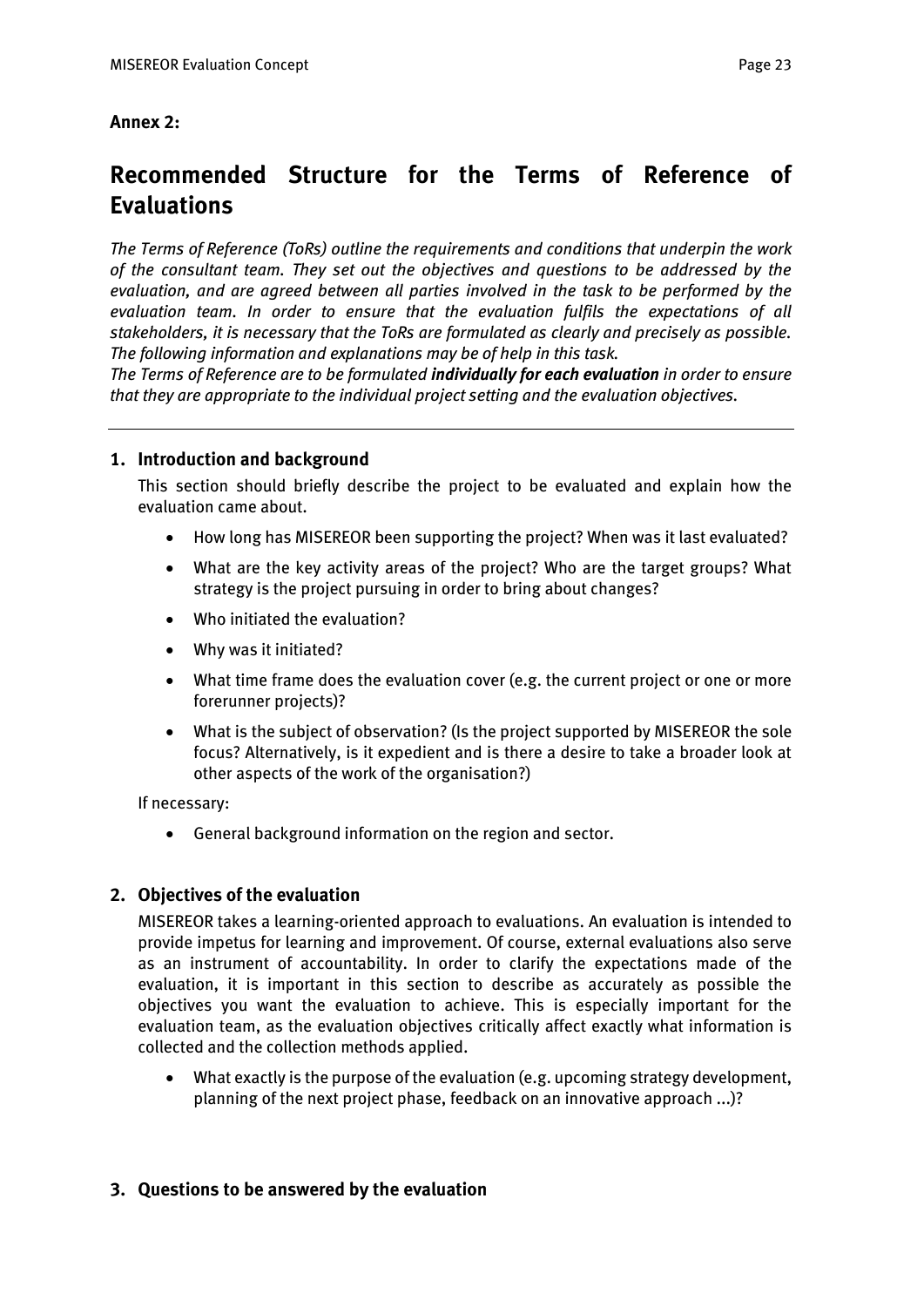*We recommend that the key issues to be addressed in the evaluation are formulated as specific questions.* 

*When drawing up these questions, the DAC criteria<sup>15</sup> for evaluations are to be taken into account: relevance, coherence, effectiveness, efficiency, impact and sustainability. The following table includes a description/explanation of each criterion with example questions. These key questions should be tailored to the requirements of the individual evaluation (i. e. they can be modified, formulated more precisely, added to, or omitted). The order of the DAC criteria can be changed if necessary. Equally, emphasis can be placed on one or more criteria.* 

*We recommend firstly that open discussions are held with staff and target groups etc. to decide what questions the evaluation is to provide answers to. In the next step, the most important questions are selected and aligned as far as possible with the DAC criteria set out below. If the sample questions below are also included, it is important to adapt these to the individual evaluation. The Terms of Reference should provide a clear picture of the questions the evaluation is to focus on.* 

*It is possible that some important questions do not match up with the DAC criteria. In this case, additional headings can be added to the six DAC criteria (e.g. on organisational structure or other topics).*

- *What questions is the evaluation to provide answers to?*
- *What questions are important with regard to the individual DAC criteria?*

*Relevance: The extent to which project objectives and design respond to the needs, priorities and policies of the target groups and of the organisation responsible for the project and its partner organisations, and continue to do so if circumstances change.* 

*Examples of questions that can be included under the heading relevance:* 

- *What direct and indirect target groups does the project address and why were they selected? Do they belong to particularly disadvantaged population groups?*
- *To what extent is the intervention important for the target groups (for example, does it focus on an important problem/bottleneck)?*
- *Is the project approach appropriate with a view to improving – either directly or indirectly – the life situation of particularly disadvantaged groups?*
- *What framework conditions are important for the project? To what extent have they been taken into account?*
- *Is the project strategy convincing and likely to be successful with a view to achieving the planned project objectives?*
- *To what extent are the initial objectives and the design of the project still appropriate?*

<sup>15</sup> See[: http://www.oecd.org/dac/evaluation/daccriteriaforevaluatingdevelopmentassistance.htm](http://www.oecd.org/dac/evaluation/daccriteriaforevaluatingdevelopmentassistance.htm)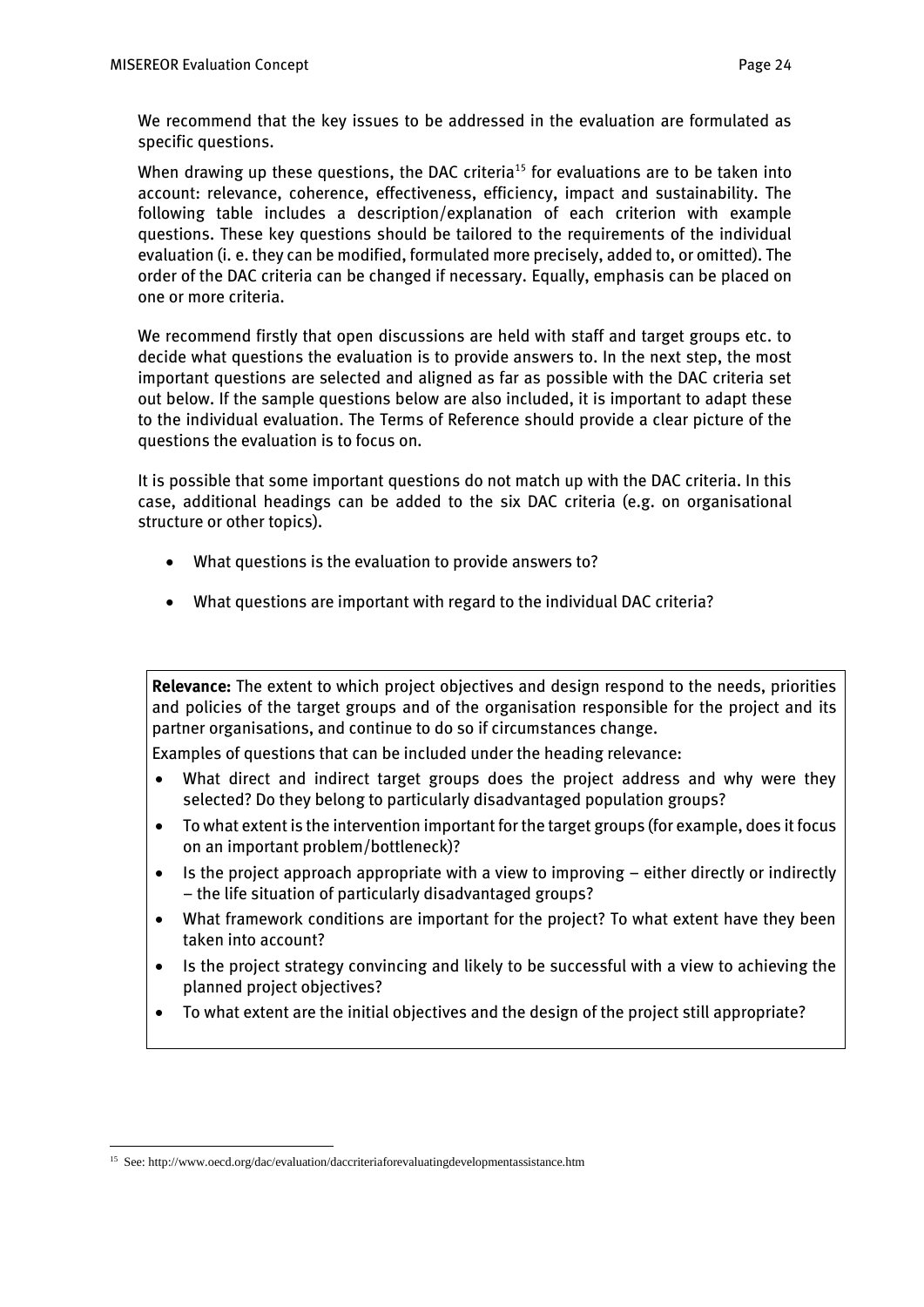*Coherence: The compatibility of the project with other interventions in a country, sector or institution.*

*Examples of questions that can be introduced under the heading coherence:*

- *Internal: What synergies and links exist between the project and other interventions implemented by the same institution?*
- *Internal: Does the project comply with the norms and standards that are the basis for the work of the project executing agency?*
- *External: In what respects is the project consistent with the interventions of other actors in the same context?*
- *External: Where appropriate, are activities harmonised and coordinated with those of other actors and do they complement each other? To what extent does the project create addedvalue and at the same time avoid the duplication of work activities?*

*Effectiveness: The extent to which a project achieved, or is expected to achieve, its objectives (as laid out in the Project Contract) and outputs, including differential results across target groups.* 

*Examples of questions that can be included under the heading effectiveness:*

- *To what extent were the objectives achieved or are they likely to be achieved? Does this apply to the same extent to different social groups? What information is available in this respect with regard to the agreed indicators? What other information is available with regard to the achievement of objectives?*
- *Which activities and outputs made a particularly important contribution to the achievement of objectives and which were not so important?*
- *How many people were reached through the project and how does this compare with the planned number?*
- *What were the major factors influencing the achievement or non-achievement of the objectives and outputs?*
- *Were the initial objectives realistic? Are the objectives formulated as outcomes (i.e. direct effects?)*

*Efficiency: The extent to which the project delivers or is likely to deliver results in an economic and timely way.* 

*Examples of questions that can be included under the heading efficiency:*

- *What evidence is there to indicate that the project was implemented with due regard to economic efficiency under the given circumstances? Was the project implemented economically and cost-consciously?*
- *On what parameters is this assessment based (e.g. costs per project output: costs per training course or trainee, per hectare of agricultural land converted to ecological farming, per beneficiary, etc.)? Are any benchmarks for these parameters available from other projects or institutions?*
- *Were the results achieved within an appropriate timeframe? Were adjustments made, e.g. due to changed conditions?*
- *How well does the organisation perform? Possible areas to consider may include management and administration systems, communication structures, an appropriate PME system, regional and thematic breadth or concentration.*
- *What is the relation between the observed effects and the resources used?*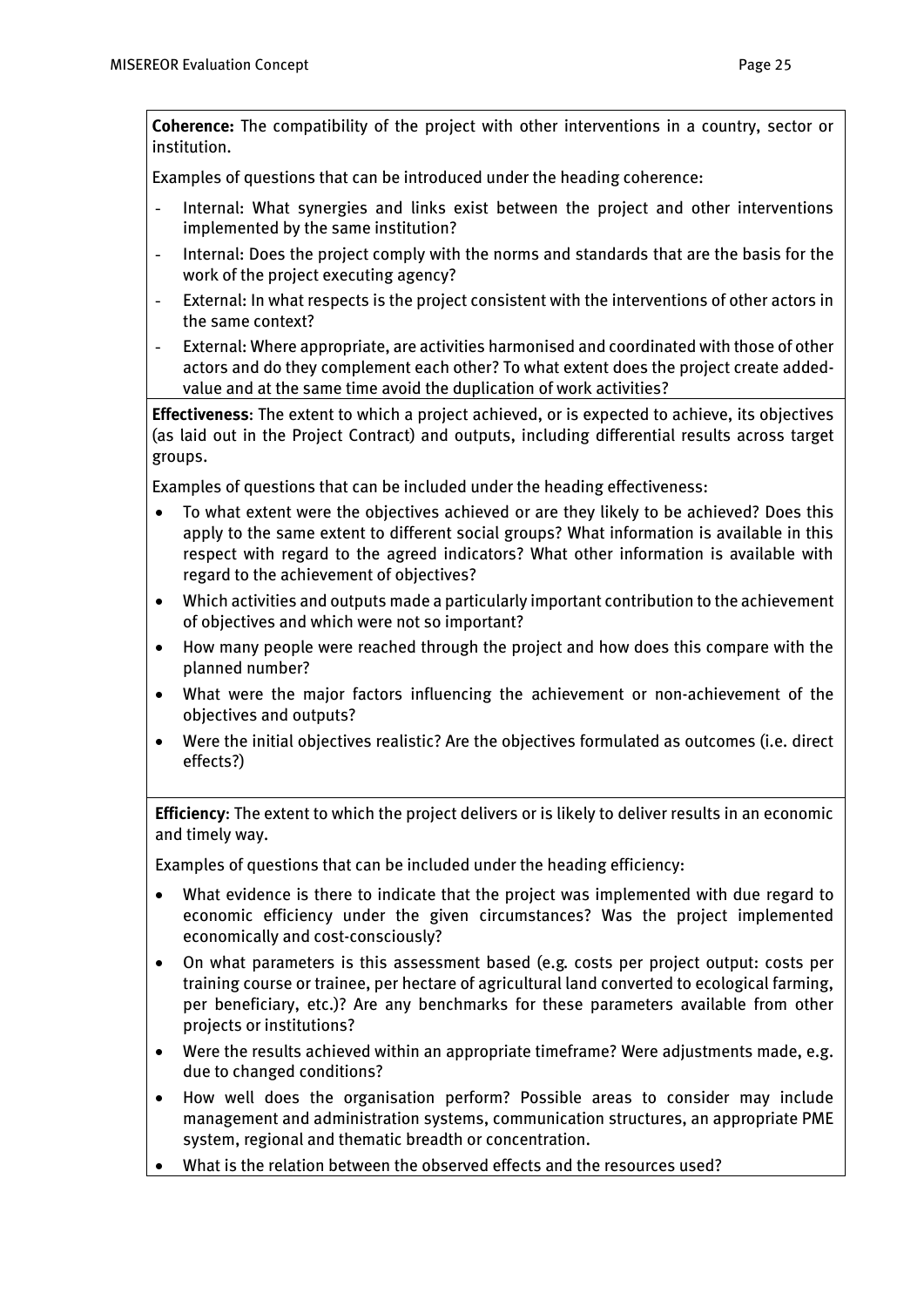*Effects (outcomes and impacts<sup>16</sup>): The positive and negative changes produced by a project at a higher level. The evaluation should focus on both intended and unintended outcomes and impacts.*

*Examples of questions that can be included under the heading effects:*

- *What exactly has changed for the beneficiaries as a result of the project? The focus here should be on social, economic, political, cultural and environmental changes with consideration given to gender aspects and other relevant social differentiations.*
- *Which external factors contributed to the changes, and to what extent can the changes be attributed to the project activities (plausibility)?*
- *Did the effects logic adopted in the project plans prove effective? If not, where are there deviations?*

*Sustainability: The extent to which the net benefits of the project continue, or are likely to continue. Benefits are intended to be socially, environmentally, economically and technologically sustainable. The review is also intended to include institutional aspects.*

*Examples of questions that can be included under the heading sustainability:*

- *To what extent are the benefits of the project likely to continue at various levels?*
- *What were the major factors that influenced the achievement or non-achievement of the sustainability of the project?*
- *What role do risks, potential conflicts of interest and resilience (e.g. of target groups and partners) play in this context?*

*If there are any cross-cutting themes relevant to the context and project, we recommend that that corresponding questions are included in the evaluation. This may include, for example, questions on gender aspects, human rights, citizens' participation, peacebuilding and civic conflict transformation, good governance, civil-society participation, HIV/Aids, health or environmental protection.*

### *4. Methodology*

*It is important that a methodological approach is drawn up for each evaluation individually. Generally, the commissioning organisation presents some preliminary considerations before the consultant team draws up the detailed methodological approach. As a minimum, the Terms of Reference should therefore refer to the following questions:*

- *What is important for us with regard to methodology?*
- *Which people is it essential to speak to, and which locations is it essential to visit?*

*Below are some general tips on the methodological procedure; these may help to determine more precisely what is important in each case:*

*It is important to bear in mind that the project does not only affect a single homogeneous target group, but various groups with different interests and perspectives (e.g. women and men, the young and the elderly, various ethnic groups, agricultural and livestock farmers, large and small landowners etc.). The social differentiation of the groups the project works with should therefore be analysed, and the perspectives of these groups taken into account.* 

 $\overline{a}$ <sup>16</sup> In MISEREOR terminology, the term 'effects' includes 'outcomes' (direct effects achieved by the end of the project funding period) and 'impacts' (long-term and possibly indirect developmental effects). Cf.

https://www.misereor.org/fileadmin//user\_upload/misereor\_org/Cooperation\_\_\_Service/englisch/compilation-introduction-of-effectorientation-into-pme-systems.pdf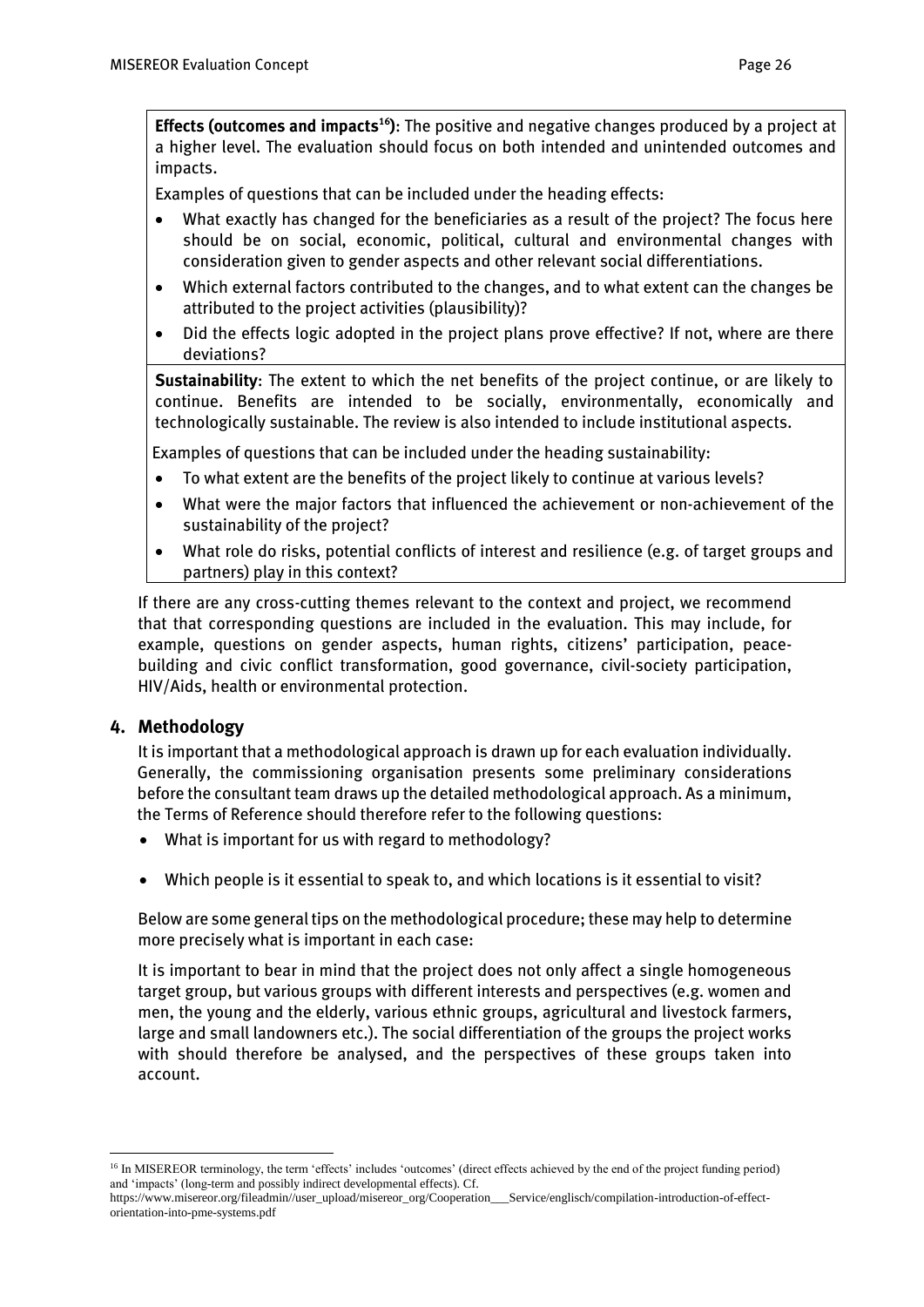*Generally, a set of varied and adapted methods is applied (usually taking a gender-sensitive approach) that focuses on quantitative and qualitative aspects in the following steps of the evaluation:* 

- *Prior to field work: document review, preparation of interview guidelines, assessment of the available regional and technical analyses and data, preparation or implementation of quantitative surveys designed by the project team where this seems appropriate ...*
- *During field work: kick-off workshop, document review, participant observation, quantitative surveys, qualitative interviews (open, semi-structured), focus group discussions, participatory methods e.g. from PRA or the NGO-IDEAs 'Impact Toolbox', context analyses, interviews with key persons, debriefing workshop ...*
- *The debriefing workshop is an important element for the triangulation / validation of the data collected, critical discussion of conclusions and elaboration of practical recommendations. As far as possible, it should be based on a solid analysis of the data collected and involve the participation of the key project stakeholders (incl. target groups whenever possible). In addition, the debriefing workshop should be used to start the processes of reflection on the results of the evaluation and of learning from the evaluation. The willingness of the participants at this stage to enter into detailed discussions should be taken into consideration when deciding on the length of the workshop.*

## *5. Organisation of the mission*

*This section includes details of:*

- *the members of the evaluation team, the required expertise, their methodological skills and their roles;*
- *support provided to the evaluation by the organisation being evaluated (logistics, contact persons for the evaluation team ...);*
- *the schedule:* 
	- *duration of preparatory activities,*
	- *dates of the mission (including kick-off workshop),*
	- *date of the debriefing workshop at the project location, which should provide the organisation being evaluated with an opportunity to give feedback on the preliminary results of the evaluation team,*
	- *deadline for submission of the (draft) report, and further procedure for submission and acceptance of the report (including time slot for debriefing at MISEREOR Head Office).*

### *6. Report*

*Evaluation reports submitted to MISEREOR should meet a number of requirements. Some of these are binding; others can be adapted to the corresponding situation. These requirements are listed in the document "Minimum requirements to be met by evaluation reports for projects funded by MISEREOR/German Catholic Agency for Development Aid (KZE)".*

*The following questions should be clarified in the Terms of Reference:*

- *Who will write the report? Who will have overall responsibility?*
- *How long is the report expected to be?*
- *What should be included in the report?*
- *What are the requirements with respect to the reporting format?*

*QIZ EB Evaluation and Consultancy Team/ Language Services 2020*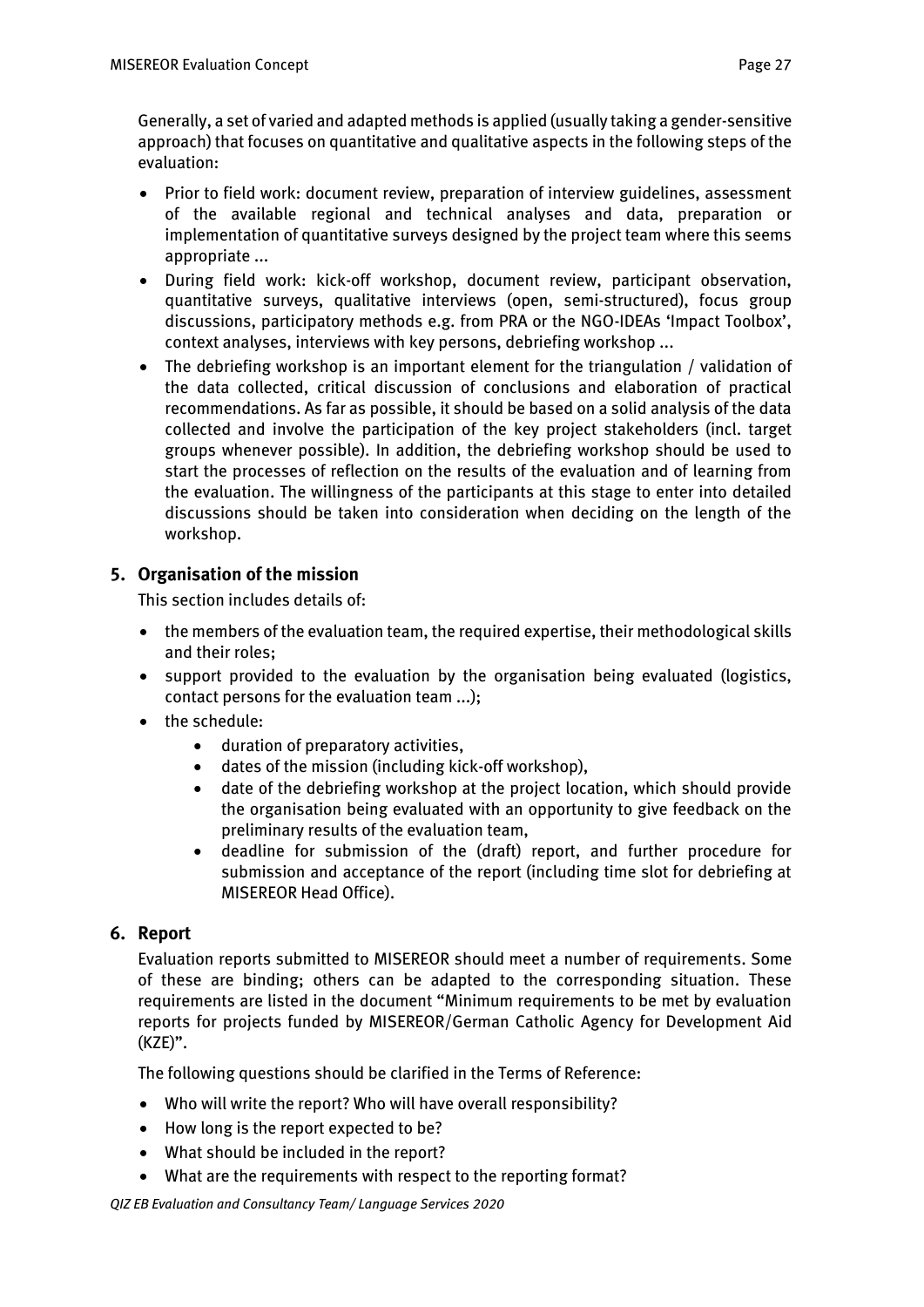## *Annex 3:*

# *Minimum requirements to be met by evaluation reports for projects funded by MISEREOR/German Catholic Agency for Development Aid (KZE)*

*Evaluation reports are generally between 25 and 40 pages in length (excluding annexes) and must include the following components:*

- *1. Cover page with following details:*
	- *Name and location of the project to be evaluated*
	- *Name of the project executing agency*
	- *Project number (under which the project is managed at MISEREOR)*
	- *Evaluation number - in the case of evaluation by MISEREOR/Evaluation and Consultancy Team*
	- *Names of all members of the evaluation team, name of person responsible for the report*
	- *Date of creation of the report (with the addition: draft/final version)*
- *2. List of abbreviations*
- *3. Contents (clearly structured, with subchapters and page numbers)*

### *4. Summary, around 2-3 pages with following contents:*

- *Brief description of the project that was evaluated*
- *Purpose and objectives of the evaluation*
- *Important results with reference to the main evaluation questions in line with the terms of reference and an overall assessment of the work performed (conclusions)*
- *Important recommendations*

## *5. Description of the evaluated project, the project context and the reason for and objectives of the evaluation*

- *Project context and framework conditions*
- *Project target groups*
- *Project objectives and intervention logic: What does the project aim to achieve and how?*
- *Structure and management of the organisation implementing the project*
- Nature and scope of cooperation with MISEREOR (and also *if applicable and relevant – with other organisations, e.g. in the case of cofinancing)*
- *Reason for and objectives of the evaluation*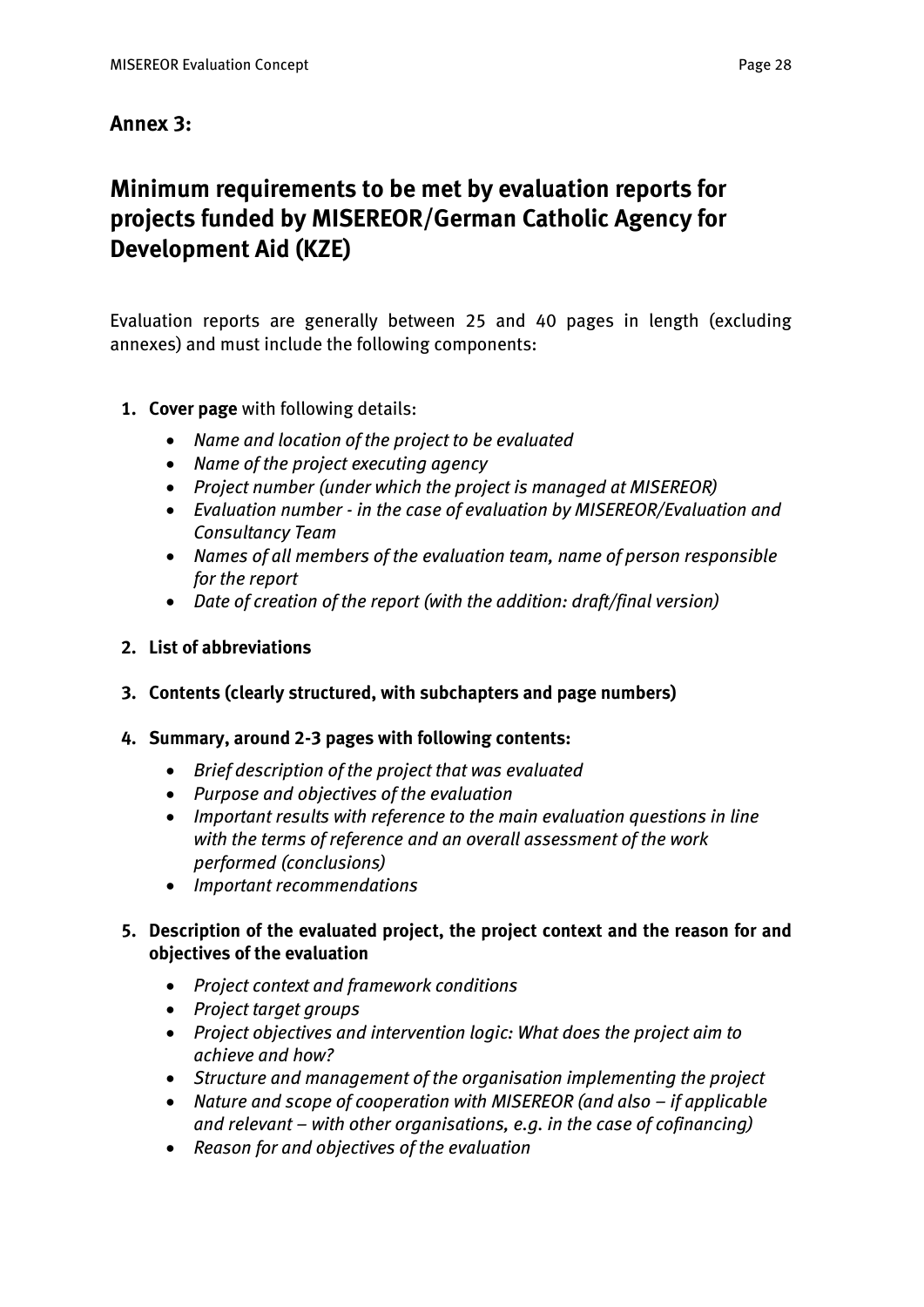### *6. Chapter on methods with following contents:*

- *Description of the data collection methods employed*
- *Description of the sample: Who, how many (subdivided according to gender and possibly other characteristics, such as ethnicity, age, etc.) and what criteria were used in the selection?*

#### *Good practice:*

- *Provide an insight into the practical approach in an annex on methods, e.g.: Who collected the information or gathered the data and how? How were the evaluation methods put together and circumstances permitting - tested (pretest) prior to implementation? How was the collected information evaluated (in particular if quantitative methods/surveys were employed)?*
- *Mention any major restrictions/limitations with respect to the evaluation (e.g. restrictions on ability to travel in the project region due to the security situation, limited number of villages visited due to tight schedule, etc.)*
- *Explain the limits on the informational value of the methodological approach: How reliable and compelling were the methods employed in this evaluation?*
- *Explain any resulting limitations on the ability to interpret the data.*

### *7. Presenting the results of data collection and evaluation*

*Back up your descriptions with quantitative evidence and differentiate by group (male/female, ethnicity, age, level of poverty, etc.) whenever possible; separate the description and facts from the assessment.*

#### *Good practice:*

- *Present the cause and effect correlations drawn up together with the partners*
- *Provide a separate summary of the data, including financial monitoring data, collected in the project monitoring activities*
- *Indicate data sources, workshop documents, etc. in the annex*
- *Present selected results using diagrams or tables, use maps if appropriate (e.g. to illustrate regional distributions and differences)*
- *Incorporate illuminating examples or quotes (transcripts/recordings taken from the interviews)*

### *8. Assessment of the information collected*

- *Based on the evaluation questions*
- *Based on DAC criteria: relevance, coherence, effectiveness, efficiency, impact and sustainability*

#### *Good practice:*

 *In a separate chapter/section, identify and outline the lessons learned that apply to the whole sector or to the strategy of the projects in the sector in general*